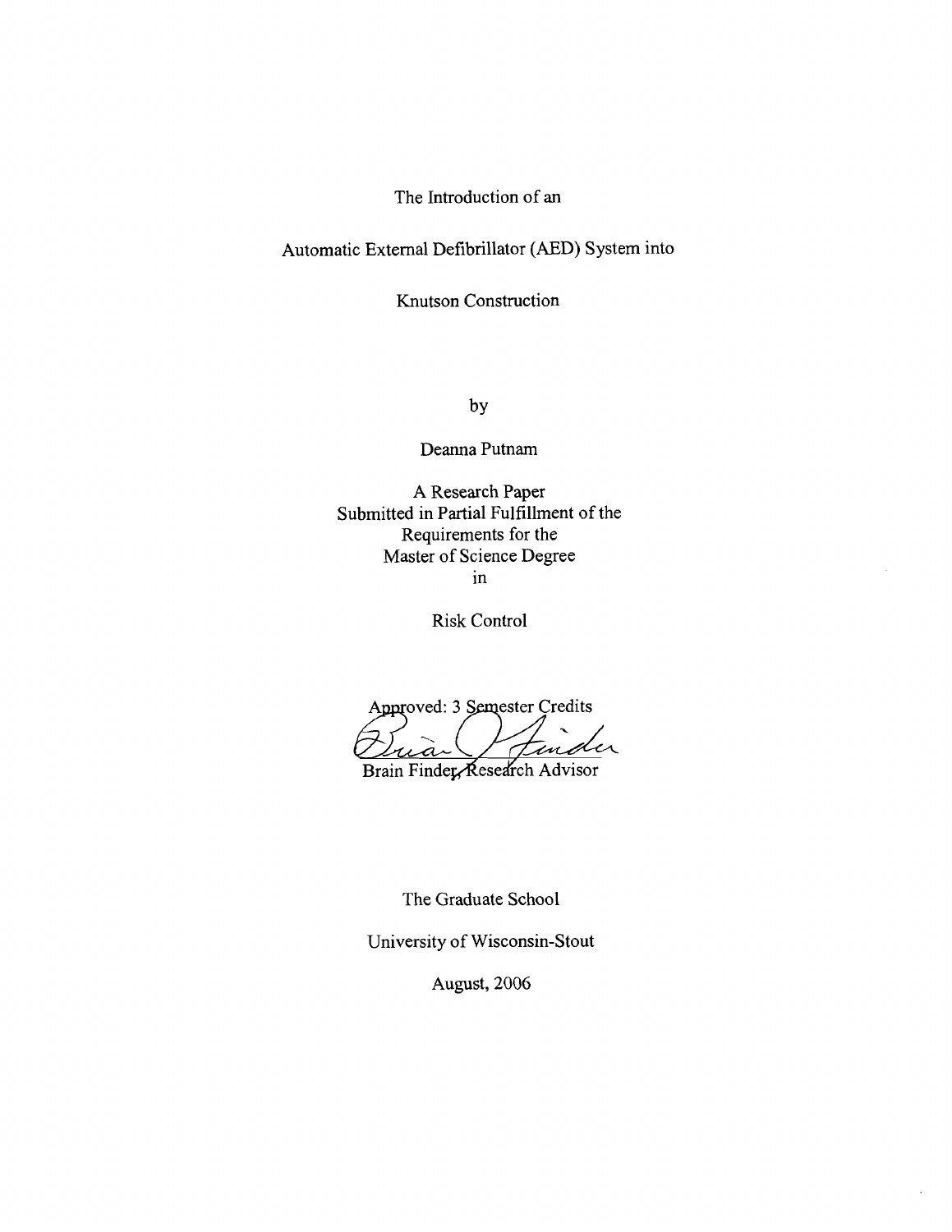## **The Graduate School University of Wisconsin-Stout Menomonie, WI**

**Author: Putnam, Deanna Title:** *The Introduction of an Automatic External Defibrillator (AED) System into Knutson Construction* 

**Graduate Degree/ Major: MS Risk Control** 

**Research Adviser: Dr. Brian Finder** 

Month/Year: **August, 2006** 

**Number of Pages: 29** 

**Style Manual Used: American Psychological Association, 5th edition** 

## **ABSTRACT**

The purpose of this study is to identify the needs and best practices for the implementation of an Automatic External Defibrillator (AED) program within Knutson Construction. A survey was used to identify and thus extinguish possible gaps before they occurred during the AED implementation processes. Seven staff members were surveyed on items which may discourage the deployment of the program if not properly identified and corrected. It was concluded that additional staff members need to be trained on the usage of an AED system, each job site needs to distinguish how many AEDs need to be present to meet the maximum three-minute response time requirements, and a certified vendor should be used for purchasing a prescription of an AED and to assist in placement.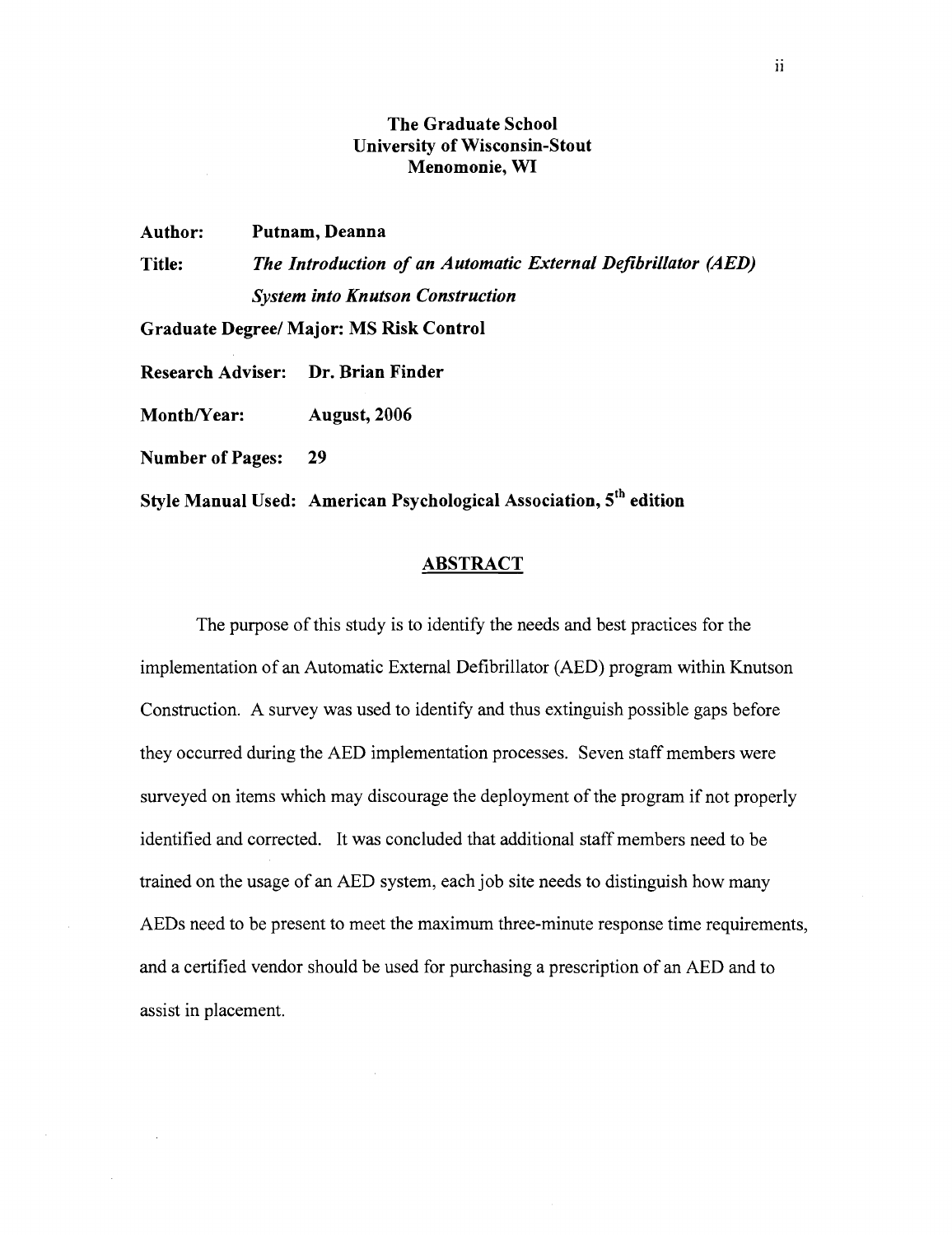# TABLE OF CONTENTS

 $\sim$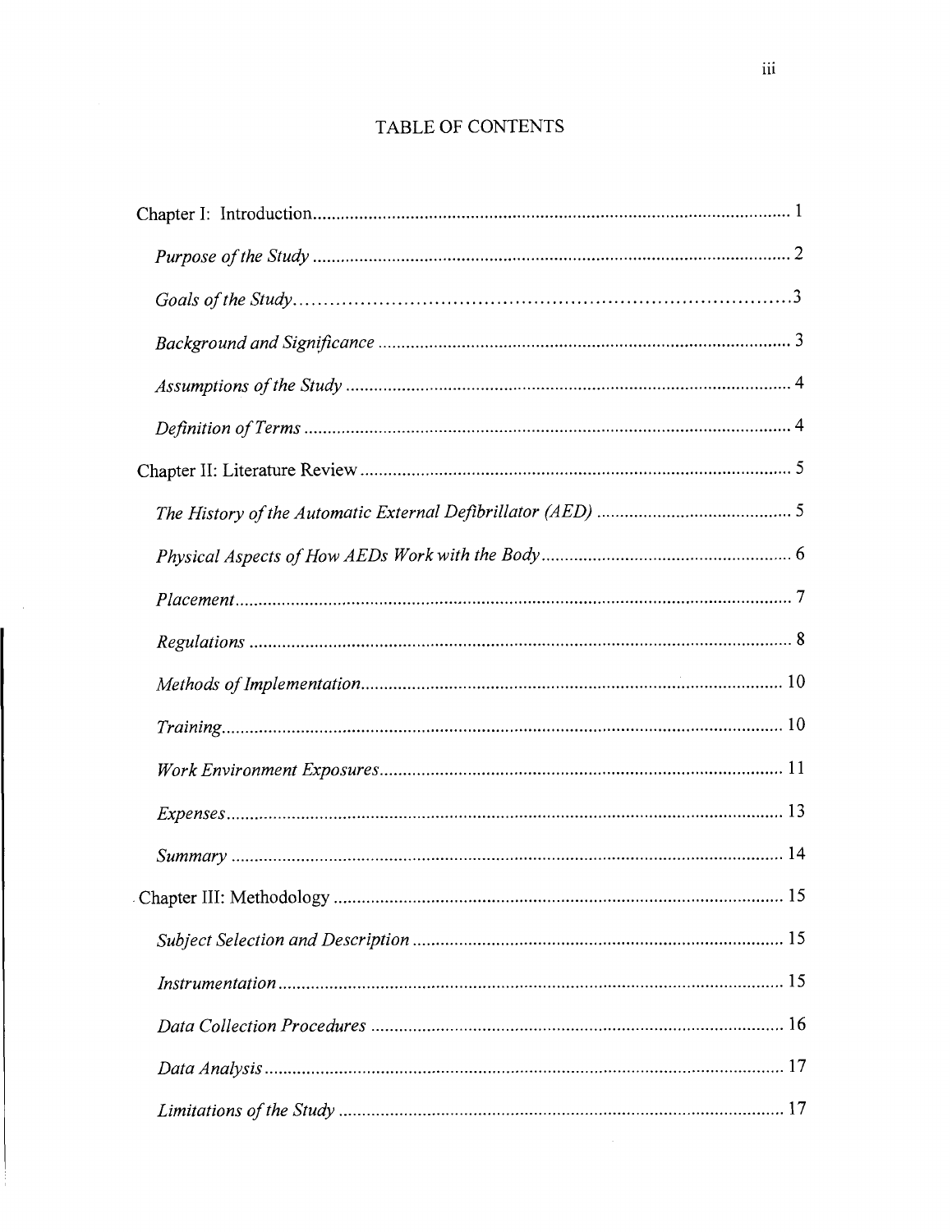$\hat{\mathcal{A}}$ 

 $\ddot{\phantom{a}}$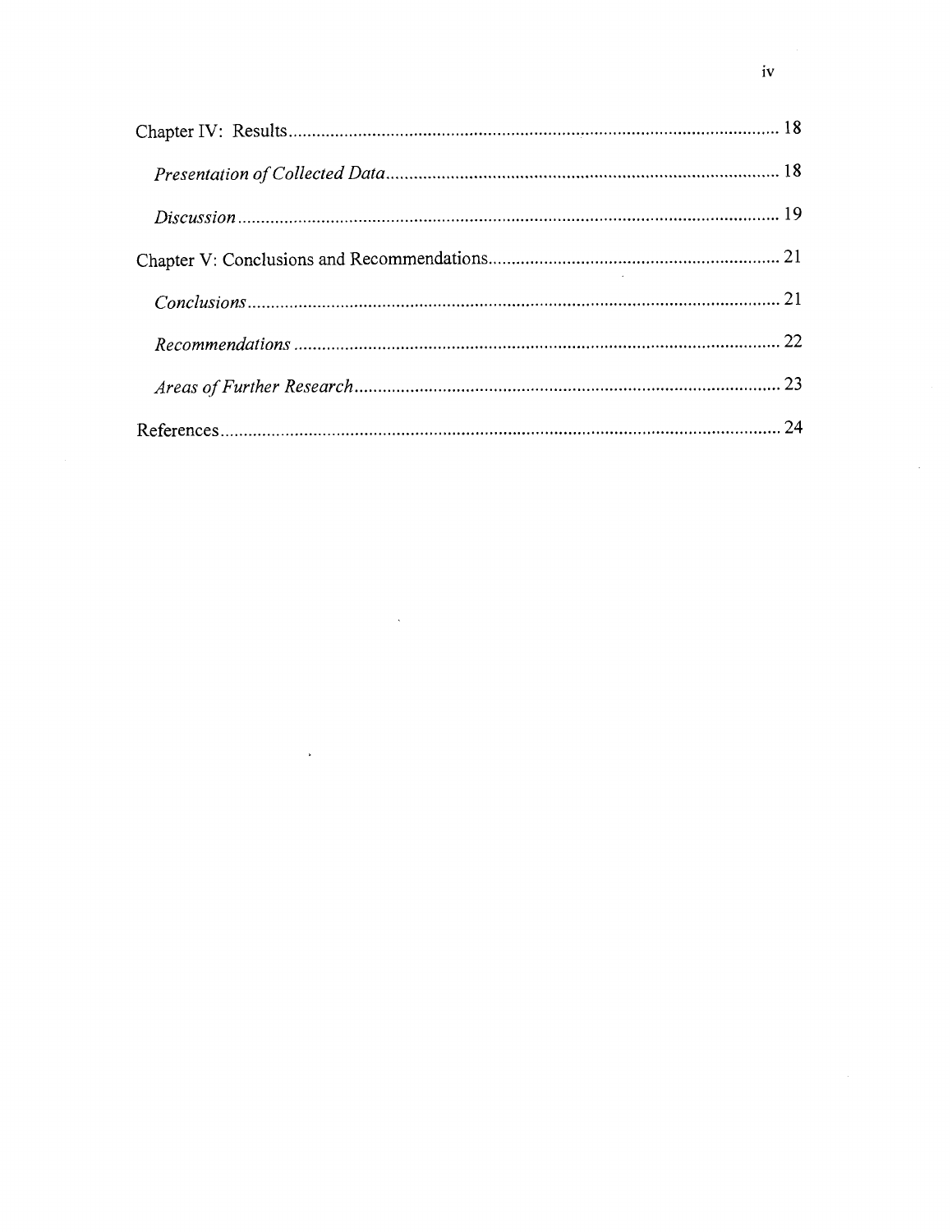#### Chapter I: Introduction

Coronary heart disease is the number one cause of death in the United States (American Heart Association [AHA], 2006b). On average, nearly 350,000 individuals die from cardiovascular distress, each year. To assist an individual who in experiencing cardiovascular distress an AED may be used. An AED is a device that delivers electric shocks to assist with re-establishment of constant heart rhythms of a cardiovascular distress victim (Constantine, 2005). AEDs have become more available in businesses since President Clinton's signing of the Cardiac Arrest Survival Act (CASA) which assisted in the promotion of AEDs and set more implementation guidelines (Starr, 2001). With AEDs becoming more accessible, many companies are now implementing them into their company's safety programs. Over the last several years, businesses have experienced lawsuits when an AED program or immediate accessibility to an AED has not been provided. Theses devices are even becoming legally required in that 11 states currently require AEDs to be implemented in schools, state buildings, nursing homes, health clubs or/and state vehicles (Constantine, 2005).

This study will focus on assessing AED needs for a construction company. Knutson Construction is a commercial firm that has been serving companies since 191 1 in Minneapolis/St. Paul and Rochester, Minnesota and in Iowa City, Iowa (Knutson Construction, 2004a). A variety of construction services are offered by this contracting firm including pre-construction, general construction, construction management, and designing/building (Knutson Construction, 2004b). From a workforce standpoint, finishers, masons, iron workers, carpenters, laborers and operators of heavy machinery are employed by Knutson Construction. Many subcontractor facilities are also an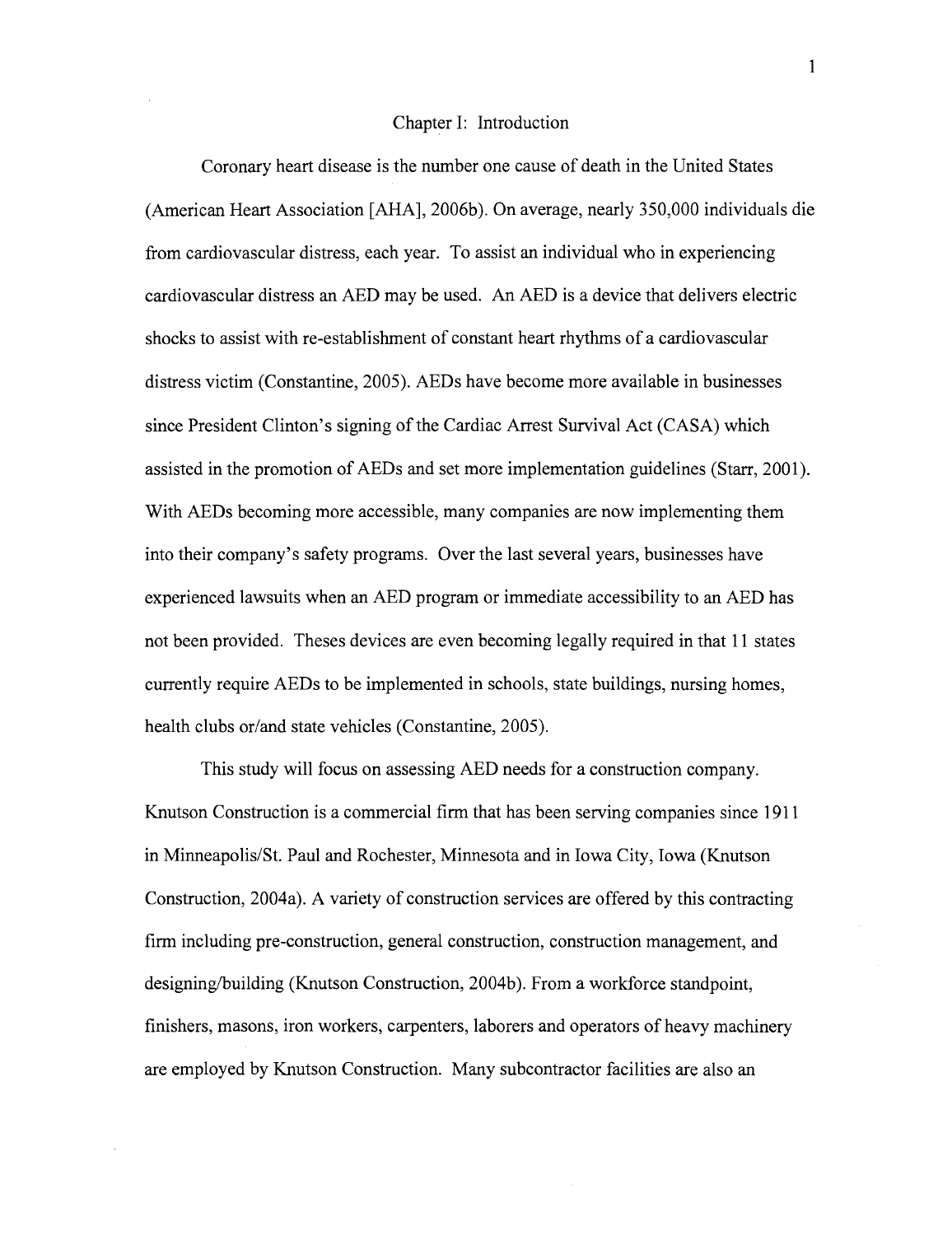intricate asset to this organization; Knutson Construction takes responsibility for the wellbeing of these employees as well as other organizations /consultant agencies that are on Knutson Construction work sites.

Staff within the construction industry can be exposed to numerous hazards, including the potential for falls, lacerations, physical stress, heat and cold exposures, electrical hazards, and hazardous materials. Knutson Construction is concerned about lowering the number of injures as well as reducing the severity of an injury when it does occur, while forming a healthy work environment (Knutson Construction, 2004c). Best practices are important to Knutson Construction's safety culture. Even though AEDs are not required, Knutson Construction still wants to introduce AED devices to assist in the well being of their employees. Without AEDs on-hand or an AED program implemented, Knutson employees also stand an increased chance of experiencing a more serious problem or even death. Being proactive rather that reactive to these kinds of situations is extremely important, and Knutson Construction could benefit greatly by implementing an AED program. Consequently, Knutson Construction workers have the potential to experience greater losses in the event of sudden cardiac arrest (SCA) without the implementation of an AED program.

## *Purpose of the Study*

The purpose of this study is to identify the needs and best practices for implementation of an AED program within Knutson Construction.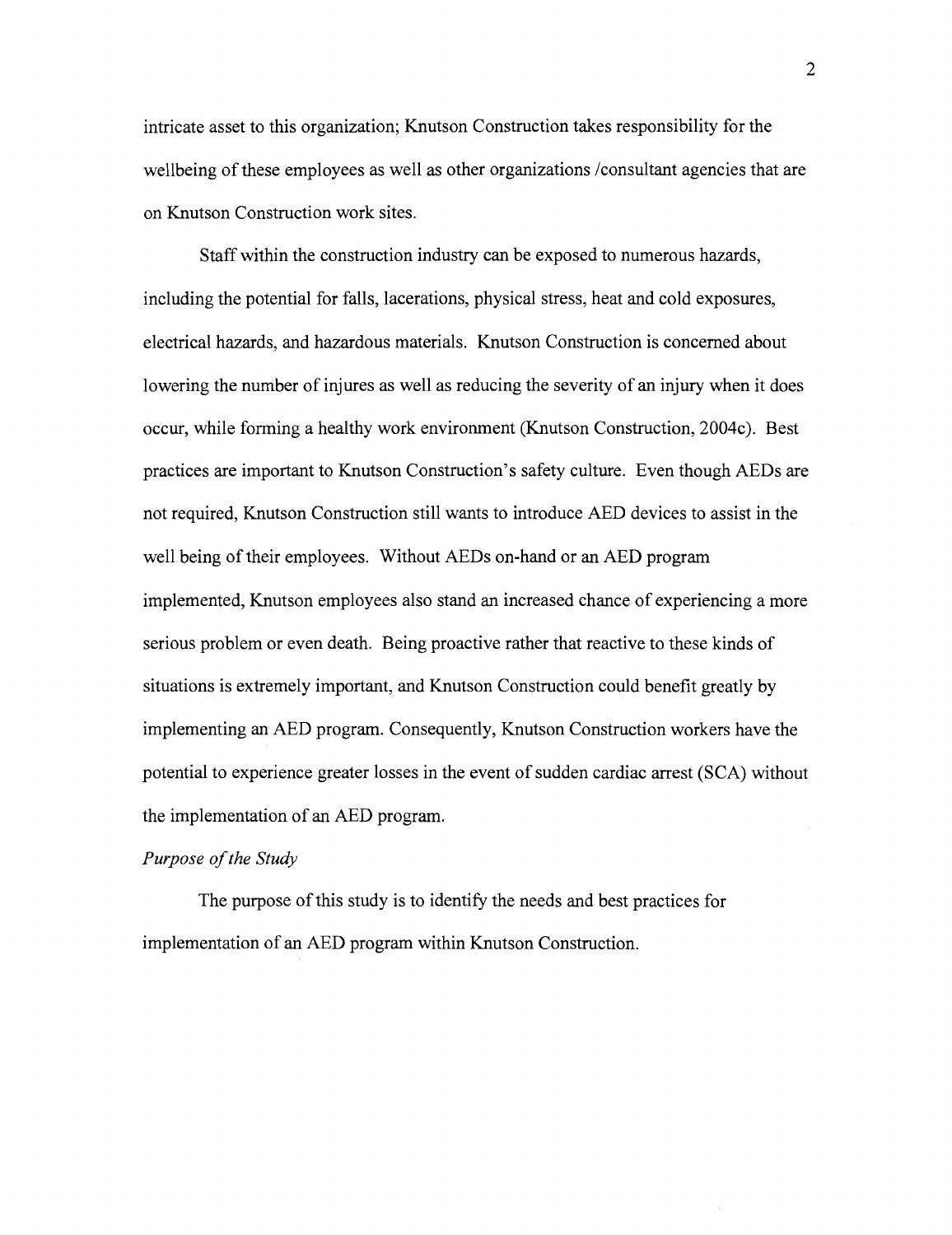## *Goals of the Study*

- 1. Examine the current techniques and procedures used by Knutson Construction for assisting those experiencing cardiovascular distress.
- 2. Assess the employee training practices and the first aid equipment placement approaches that are utilized by Knutson Construction.

## **Background and Significance**

Construction workers are often subjected to harsh environmental conditions and hazards on the job. Some areas, like the Midwest, take these conditions to extremes with exposure to below-zero weather, strong winds, changing precipitation, humidity, temperatures above 80 degrees Fahrenheit, etc. Many job duties which involve these conditions tend to place people in a high risk situation that could lead to cardiac arrest from the physical strain that is placed on the body. With the equipment and the tasks required for construction, electrical hazards are also a concern for staff, although they are not one of the top two reasons why SCA occurs (Starr, 2001). Both environmental hazards and electrical hazards are daily exposures which Knutson Construction employees endure.

Knutson Construction is concerned with the needs of their employees. Up to this point in time, Knutson Construction has experienced one death because of cardiac arrest, although it is not known if this situation could have been avoided with the assistance of an AED. Knutson Construction's goal is to have the most recent and best practices in place to help ensure the safety of their employees.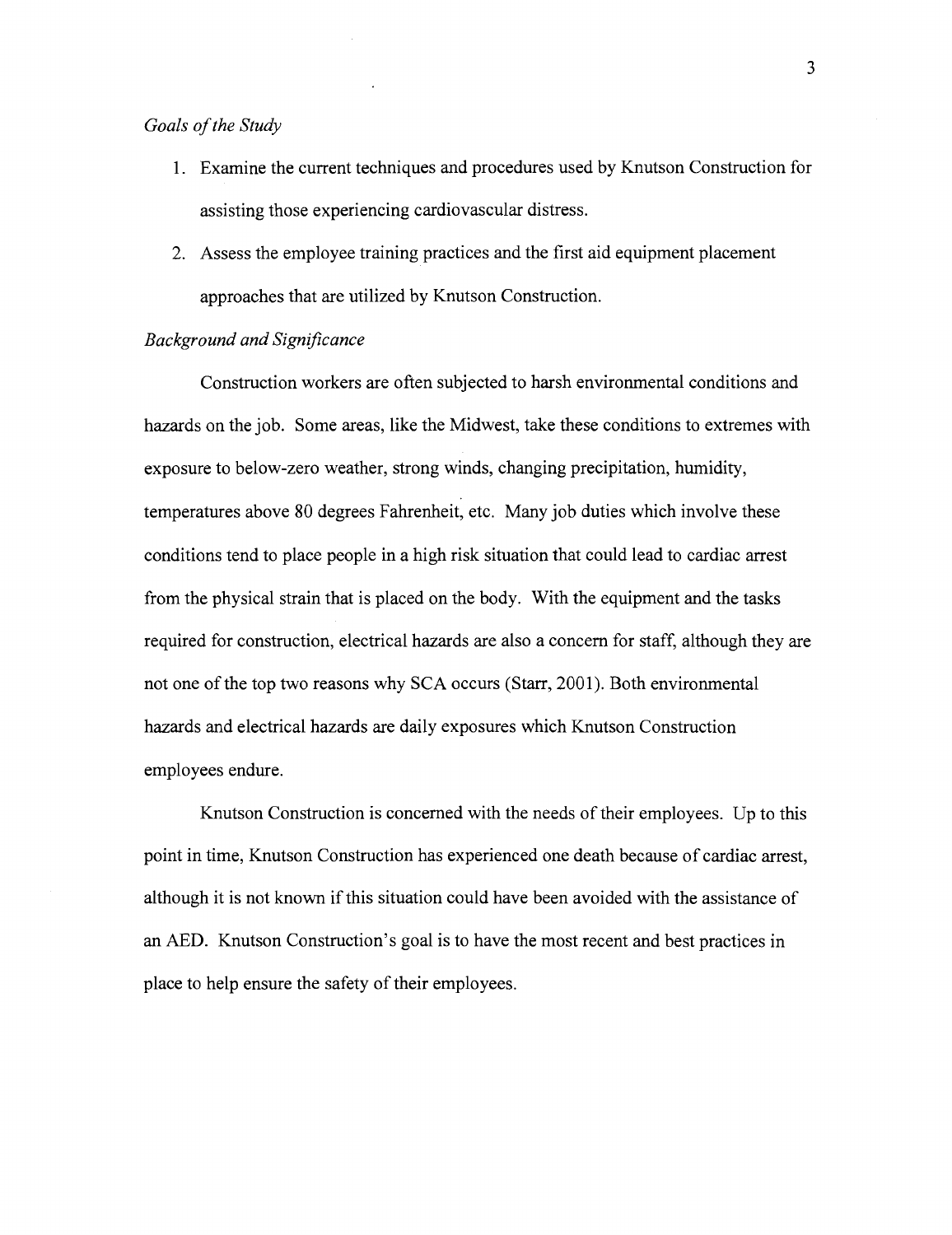It will be assumed the workers are already in adequate health with no life threatening health concerns that would increase their probability of a heart attack. *Definition of Terms* 

*Automatic External Defibrillators (AED). "An* AED is a portable device that analyzes the heart's rhythm and, if necessary, allows a rescuer to deliver an electric shock to an SCA victim" (Constantine, p. 36).

*Defibrillation.* "... may halt the rapid chaotic heart activity of SCA and help the heart to reestablish an effective rhythm of its own" (Constantine, p. 36).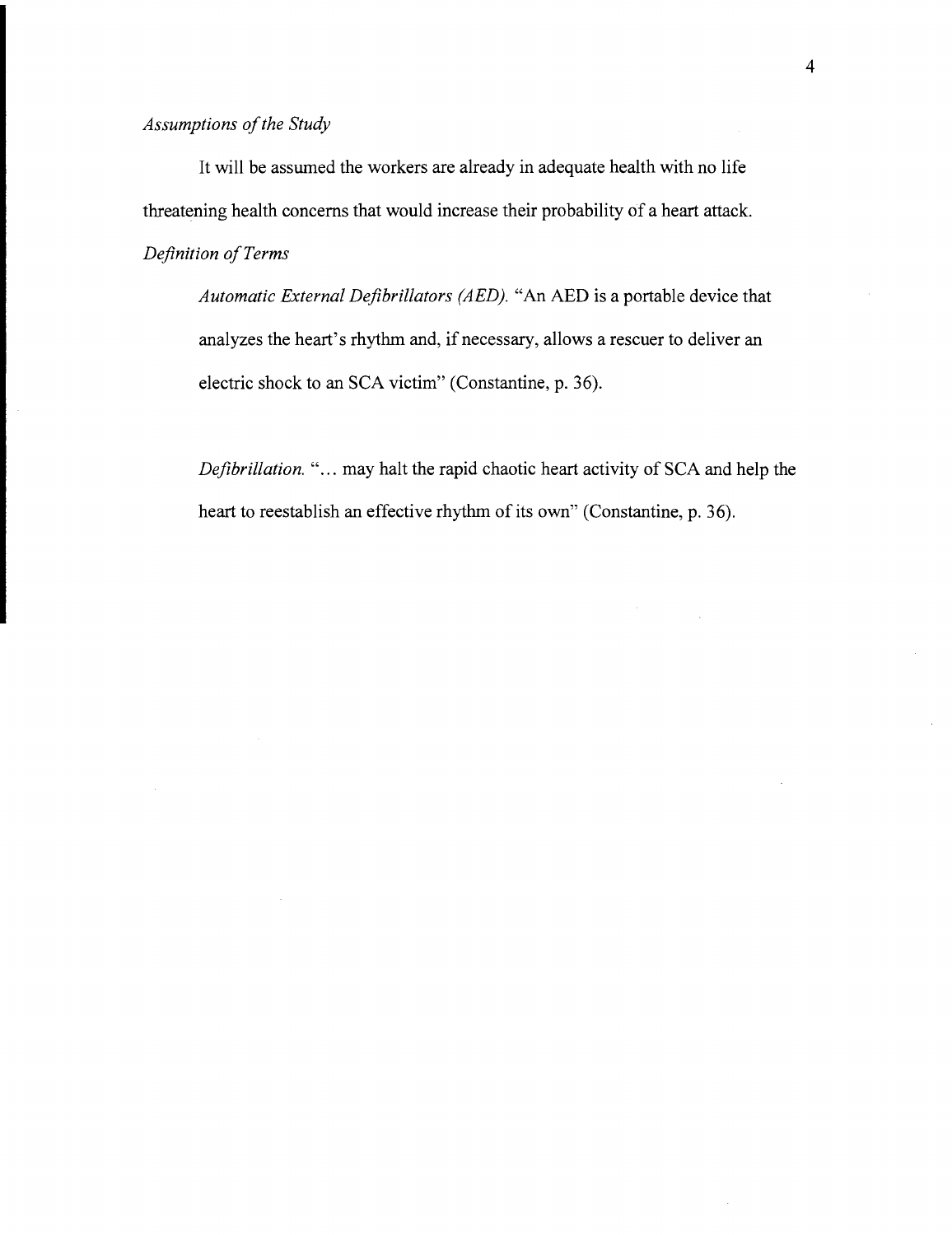#### Chapter 11: Literature Review

The purpose of this study is to identify information needed for Knutson Construction to transition AEDs into the company's emergency response program. Knutson Construction is concerned with employee safety as well as morale related to having an AED program. The information being covered in this review includes the history of AEDs, physical aspects of how AEDs work with the body, placement of an AED within a business, government regulations that support AEDs, concerns when implementing an AED program, training, environmental exposures, and the costs that are associated with purchasing as well as maintaining such devices. All of these related areas should be examined when considering an AED program.

### *The History of the Automatic External Defibrillator (AED)*

Defibrillators have been part of the medical profession for the last 50 years (Starr, 2001). Through various technological advances, defibrillators have become more mobile. Since 1979, mobile AEDs have been slowly adapting into non-medical workplace environments. President Clinton introduced the Cardiac Arrest Survival Act (CASA) on November 13,2000. Since the passing of this nation's law which was identified as House of Representatives (H. R.) 2498, the CASA regulatory controls have been forming and are still expanding the awareness of AEDs. CASA also required the assistance of the Department of Health and Human Services to promote and regulate guidelines of facilities when using AEDs in a non-medical, professional setting. This particular task was assigned directly to the Secretary of Health and Human Services.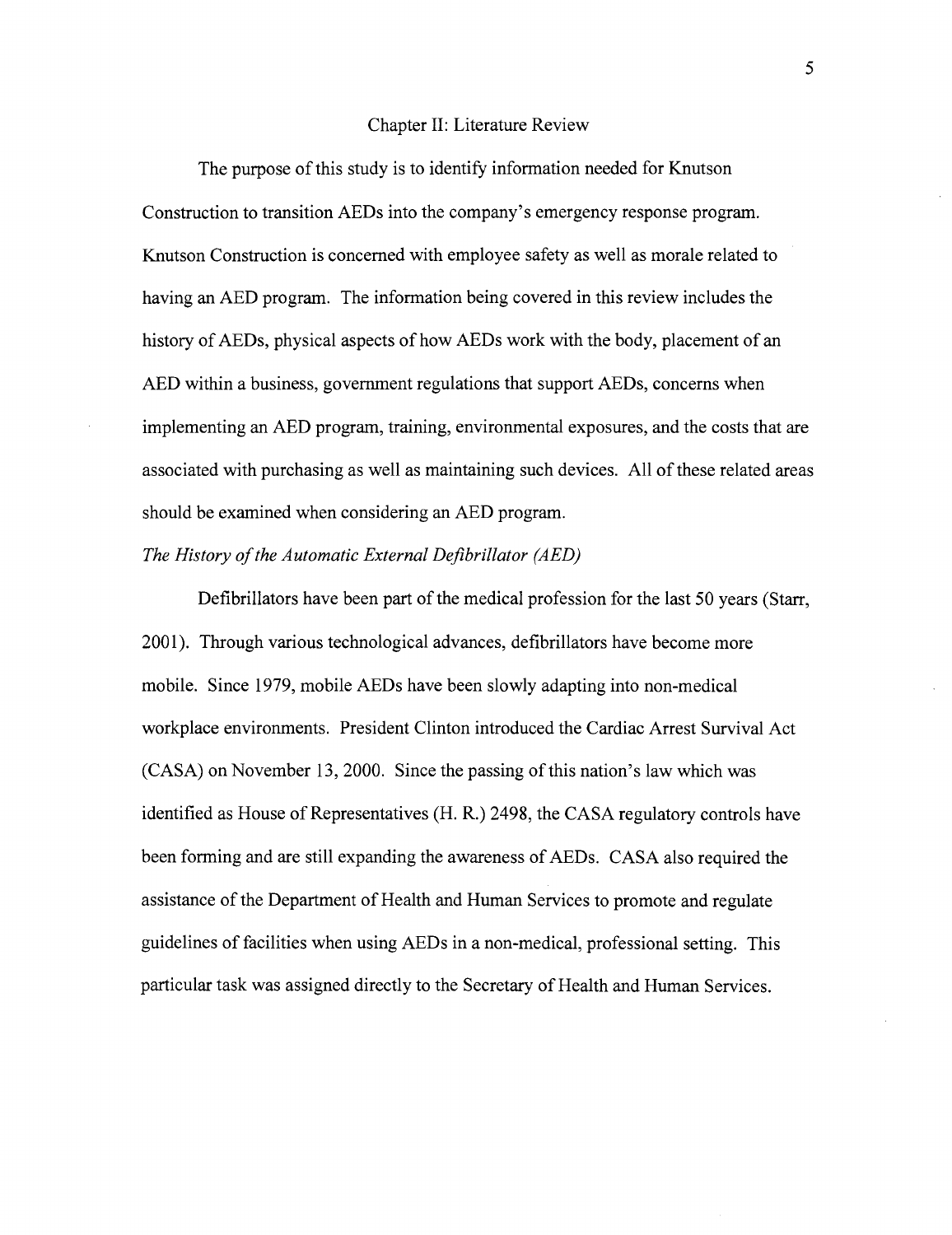### *Physical Aspects of How AEDs Work with the Body*

An AED works with the fibrillation of the heart when an individual goes into cardiac arrest and is only meant to work when an individual has no sign of heart rhythm (AHA, 2006a). When a person first starts experiencing the onset of SCA, it is necessary that he/she receives immediate medical attention because the chance of survival usually decreases 10% for every minute that medical assistance is not given (Constantine, 2005). After 10 minutes, the body is unable to sustain life (Latty, 2003). According to the AHA (as cited in Constantine) "...early defibrillation could raise survival rates 20% or more" (p. 36). An AED allows an inexperienced rescuer to rapidly administer defibrillation to a SCA victim. It is estimated, in the United States, that almost 40,000 lives could be saved each year from proper accessibility of AEDs to SCA victims (Constantine, 2005).

A major health concern one could experience from a cardiac arrest is lack of oxygen to the brain. Thus, besides preventing death or cardiac arrest complications, AEDs also provide great assistance in preventing brain damage. The brain is able to survive for approximately six minutes after the heart stops beating (Biology-Online.org, 2006). After four minutes without oxygen, brain cells have already started dying and the first stages of brain damage may have already occurred. The average human will experience permanent brain damage after four minutes without oxygen and by the sixth minute, brain death starts to occur. An AED used with Cardio-Pulmonary Resuscitation (CPR) allows for the necessary immediate medical attention one needs when experiencing any kind of cardiac distress for a variety of health concerns and/or issues (Constantine, 2005).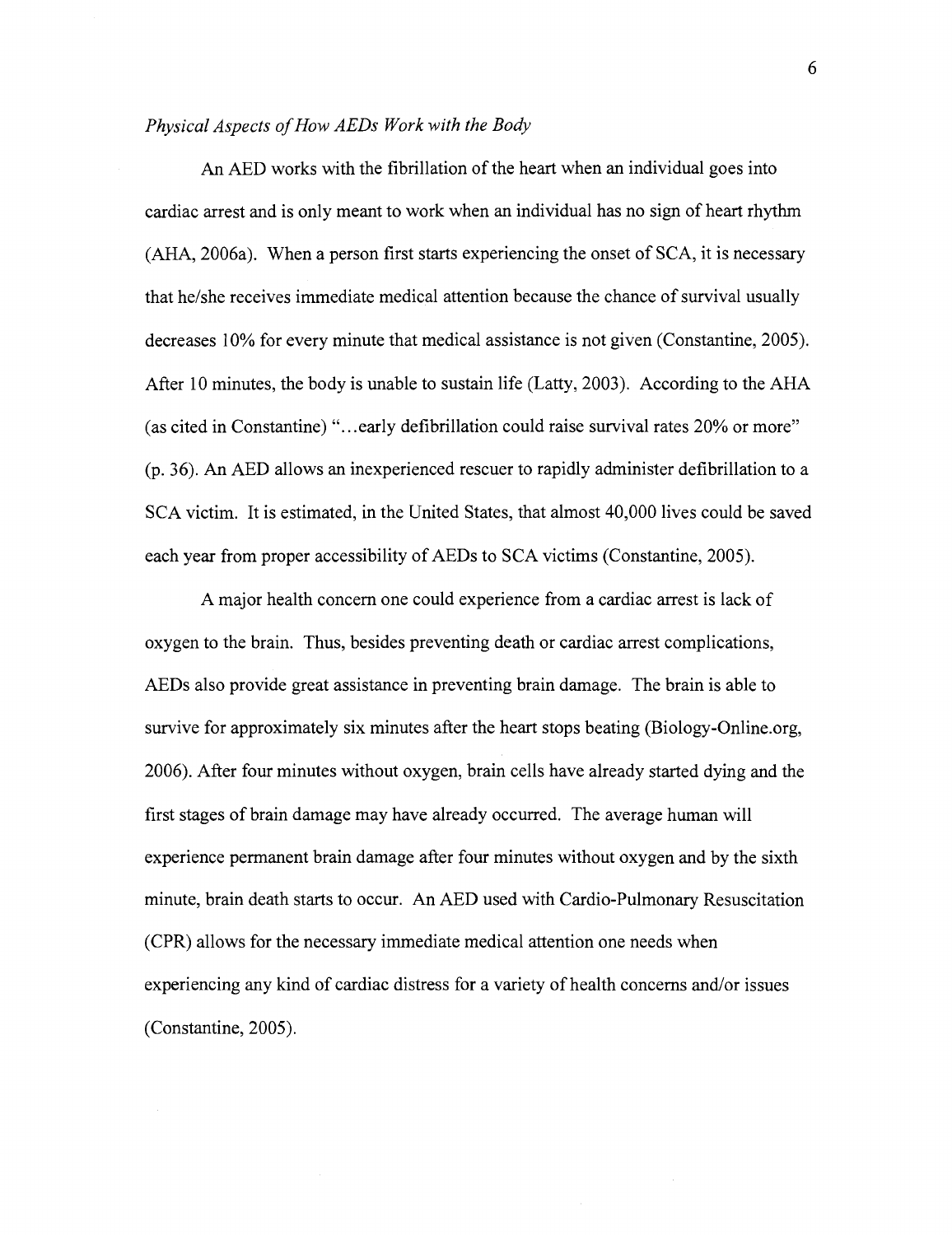In order to maximize the effectiveness of an AED, CPR should be implemented with the use of an AED to assist with supplying oxygen to the body. Half of all individuals who collapse due to a form of heart distress require defibrillation with the use of CPR to supply oxygen to the body. Constantine (2005) stresses the importance of utilizing CPR in the AED process.

Early CPR is an integral part of providing lifesaving aid to people suffering sudden cardiac arrest. CPR helps to circulate oxygen-rich blood to the brain. After the AED is attached and delivers a shock, the typical AED will prompt the operator to continue CPR while the device continues to analyze the victim. (para.

**8)** 

The combination of AEDs and CPR is a vital tool when assisting an individual who is experiencing cardiac distress. CPR should always be used with an AED. An AED is not beneficial to a SCA victim when the body is not receiving oxygen (Constantine, 2005).

## *Placement*

The AHA supports placing AEDs in areas that have large gatherings of populations or have significant numbers of individuals who are at high-risk for cardiac arrest (AHA, 2006a). Places of high risk include shopping centers, office complexes, sporting events, and living centers. For the best practices of implementing an AED system, the AHA strongly encourages that a solidly formed AED program be developed. This means any place of high risk should also have a well established set of procedures along with assigned job duties for every employee who is a part of the response team in the event that a person experiences a SCA. Currently, 11 states require public buildings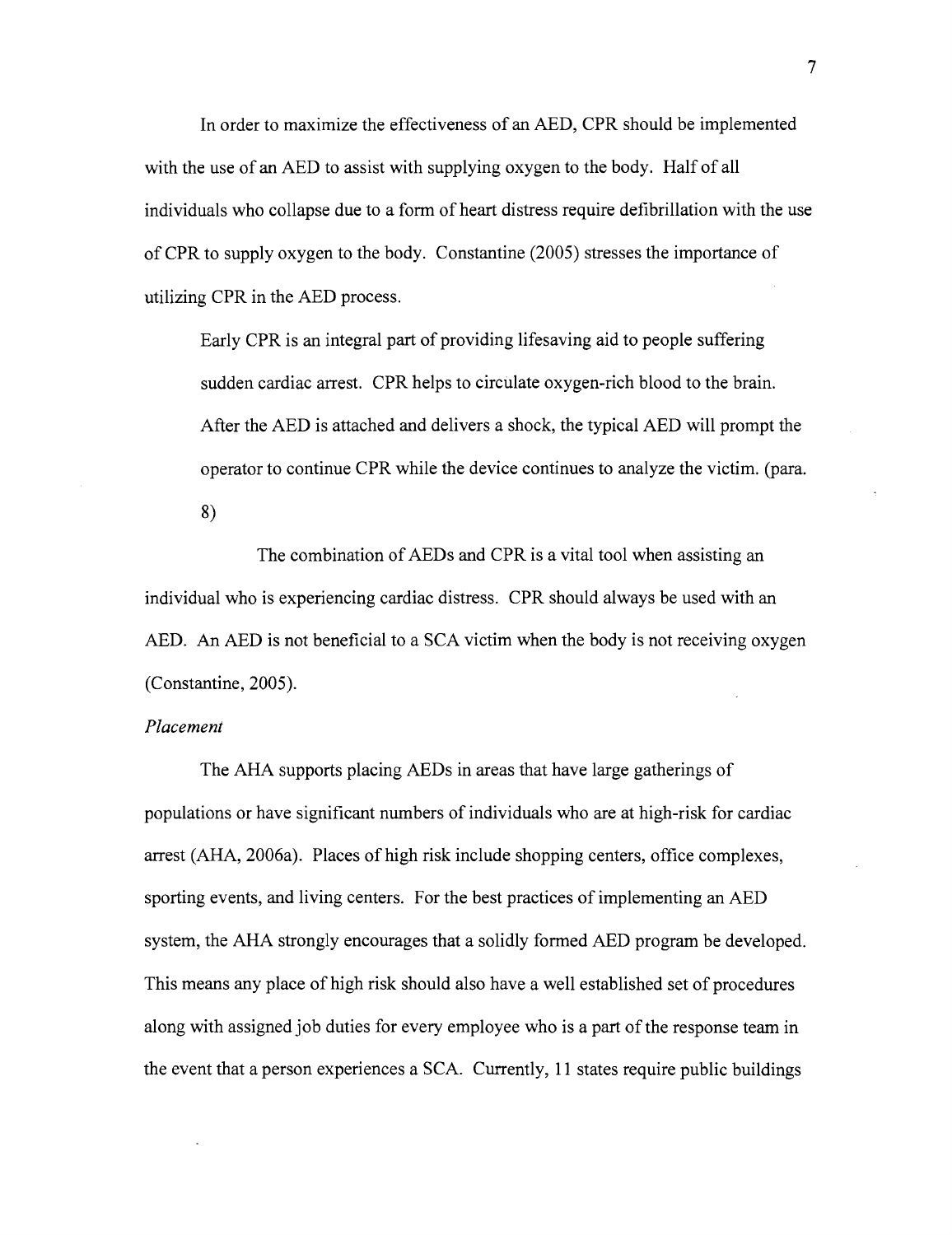to have AEDs. However, it is not enough to just have the necessary materials on hand; also required are staff, set procedures, and first-hand practice or experience in order to operate the AED effectively (Constantine, 2005).

Given the nuances that exist within each organization, it would seem reasonable that the placement of AEDs needs to be examined by each place of business. The National Center for Early Defibrillation; recommendation is that every staff member must be reached in a three minute interval once they have collapsed by a responder with an AED (National Center for Early Defibrillation, 2001). Call-to-shock is the time allowed for the sequence of events when assisting a cardiac victim and such time should not be more than a five minute period. It includes the trained responder being notified of the situation, the AED being gathered, reaching the victim, and the delivery of the first initial shock once the electrodes have been placed. The local EMS team may assist with the best placements of an AED to reach the most staff. When a company is not able to abide by the five minute call-to-shock rule, more than one AED should be placed in a given area (National Center for Early Defibrillation, 2001).

### Regulations

Industries as well as certain regulatory agencies have made AED programs mandatory for some organizations. Commercial airlines are an example of an industry that is required to provide AED, as well as a set program for their usage. This requirement was established in 1998 with the Federal Aviation Medical Assistance Act which stated that all passenger carrying commercial aircraft must be equipped with AEDs (Constantine, 2005). In June of 2004, American Airlines was the first airline to have an AED program, and to date they have saved the lives of 50 people through the use of

 $\mathbf{g}$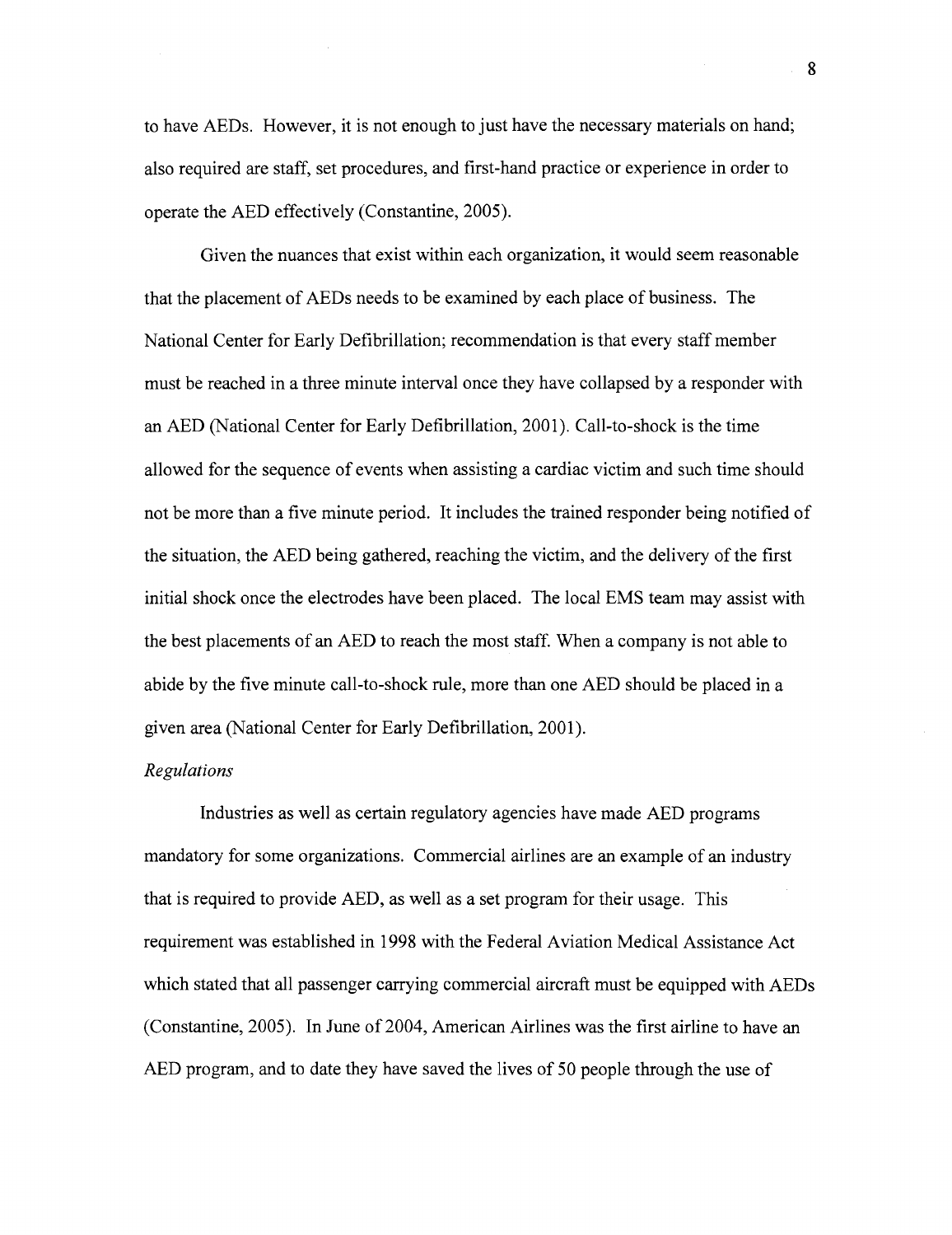AEDs. American Airlines has had a 56% survival rate with the implementation of CPR and AEDs, which is significantly higher than the national survival rate of 1% (Constantine, 2005).

Because of the established regulations by the Federal Aviation Medical Assistance Act, other agencies have also started introducing AED programs and are thus experiencing their benefits. Overall, this has encouraged mandating the use of AEDs in other governing agencies such as the Department of Transportation and the Food and Drug Administration, with specific guidelines being established by the CASA, state regulations, and the AHA (Constantine, 2005).

More regulations are being developed as agencies learn from public experiences that are related to AED-related responses to SCA. This practical information helps to provide the specifics needed for better guidelines regarding the use of AEDs. Constantine stated that, "With nearly 1,000 people in the United States suffering from SCA each day, pressure is building on legislators to better protect the public" (2005, p. 36). Certain regulatory agencies govern even higher standards regarding AED utilization above the federal regulations recommended by the Department of Health and Human Services. The Food and Drug Administration (FDA) is an example of an agency that has recently moved above and beyond the Department of Health and Human Services regulations. The FDA requires regulatory facilities to have a physician's prescription to purchase an AED (AHA, 2006a). Companies that are not covered by any industry regulations are governed by the H.R.2498, Public Health Improvement Act, SEC. 404, Good Samaritan Protections. The act legally protects trained individuals while assisting a SCA victim (Starr, 2001).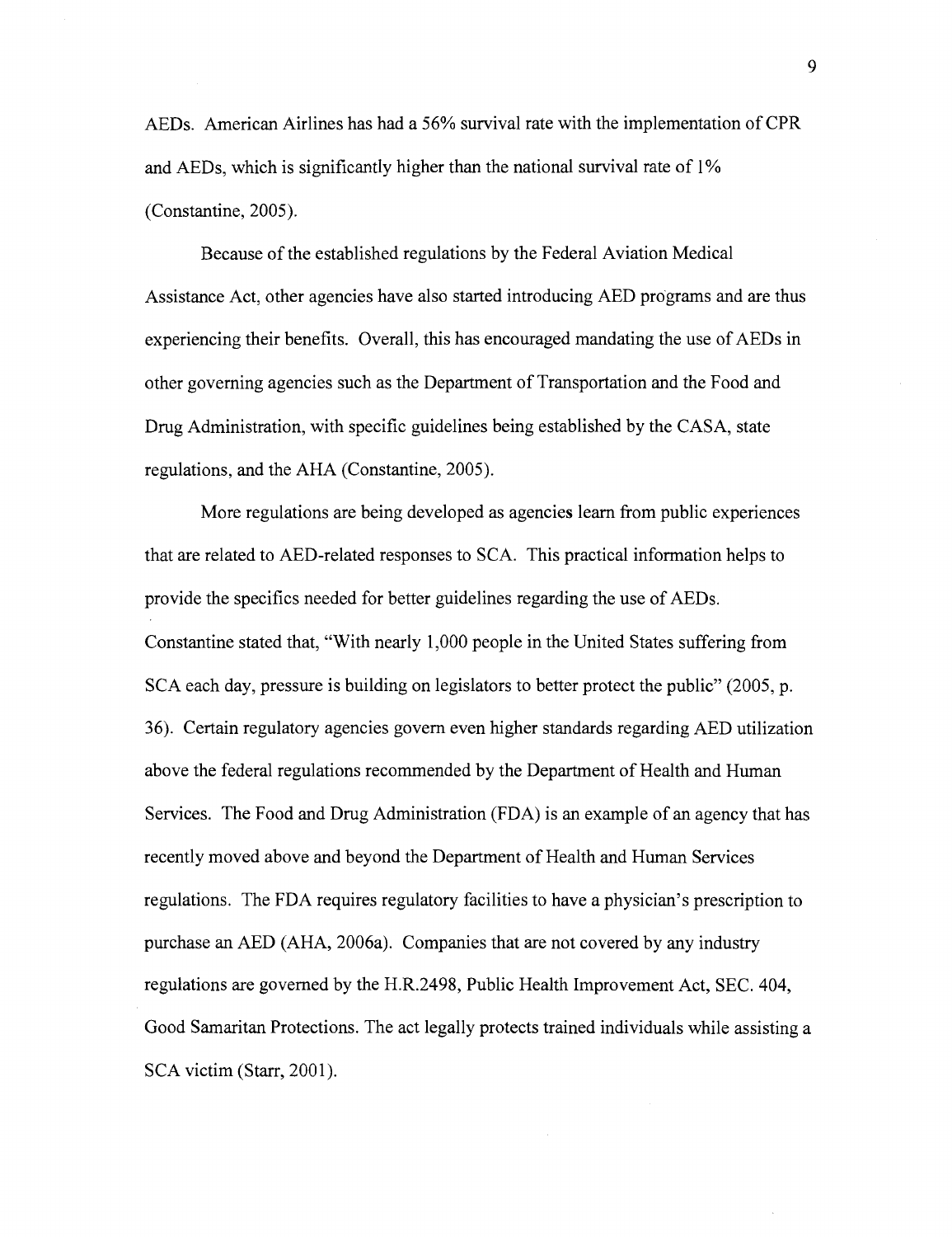## *Methods of Implementation*

There is more involved in starting an AED program than simply buying the unit and mounting it on the wall. According to the National Center for Early Defibrillation  $(2001)$ , there are four main aspects a company should take into consideration before adapting an AED. First, the person(s) who acquire(s) an AED must notify the local emergency medical service office. Even before implementation, it is highly recommended that a company work with the local emergency medical service on AED placement(s) and best practices of usage. This allows the EMS team to understand the company's internal response procedures during an AED usage (National Center for Early Defibrillation, 2001).

Another aspect that should be taken into consideration when implementing an AED program is to have a licensed physician or medical authority provide medical oversight to ensure proper training and placement of an AED (National Center for Early Defibrillation, 2001). In addition, persons responsible for using the AED should be trained in how to'use an AED in conjunction with CPR. This can be done by the use of videos or working with a training organizational program. Although it is not required for all employees to be trained on how to use the AED, it is recommended by the National Center for Early Defibrillation. After implementation, scheduled mock drills should be performed to keep staff updated on the company's AED program.

## *Training*

Training usually assists the instruction of staff to properly recognize the signs of an individual experiencing SCA. This training is a vital tool for an AED operator. By understanding the signs of SCA, the respondent knows when to notify the local EMS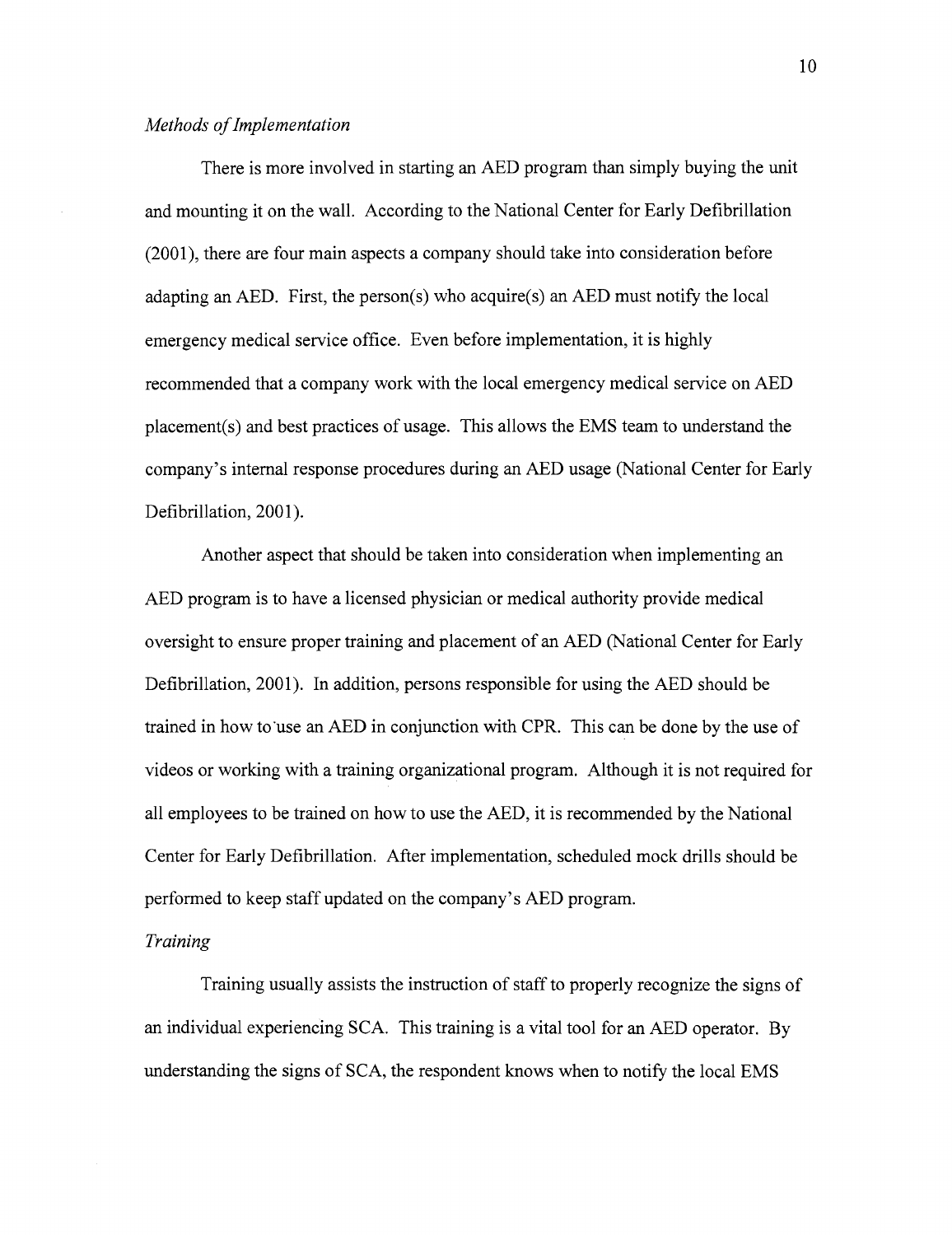office and how to assist the performance of the AED with the use of CPR (AHA, 2006a). The operators of AEDs should also be familiar with the model of AED their facility is using to limit the potential for equipment use-based error and to assist the success of the AED. When a staff member is trained on the use and practices of an AED, he/she should be able to properly identify hazardous situations and be able to avoid potential dangers for themselves and the victim (AHA, 2006a).

A few sources mention the "chain of survival" when discussing training techniques for saving SCA victims. These four steps of victim saving are thoroughly spelled out by Starr (2001) and include "1) early recognition and call for emergency medical services; 2) initiation of basic life support CPR; 3) defibrillation; and 4) advanced cardiac life support (ACLS) drug intervention" (p. 2). These events are all . time-related and a SCA victim's survival could greatly depend on the availability of an AED. Knowing and using these steps while combining them with an AED will greatly enhance the chance of saving a SCA victim's life, especially when implemented in those vital, first minutes (Constantine, 2005). It also may be beneficial to contact the local EMS system about local and state requirements as well as procedures regarding AED training in their specific locations.

## *Work Environment Exposures*

Because it may be possible for certain commercial construction companies to expose staff to a variety of elements when working in an outdoor setting, especially in the mid-westem part of the United States, it is necessary to take into consideration weatherrelated concerns and/or issues when purchasing an AED or implementing an AED program. For instance, AED use is not recommended during times of precipitation or in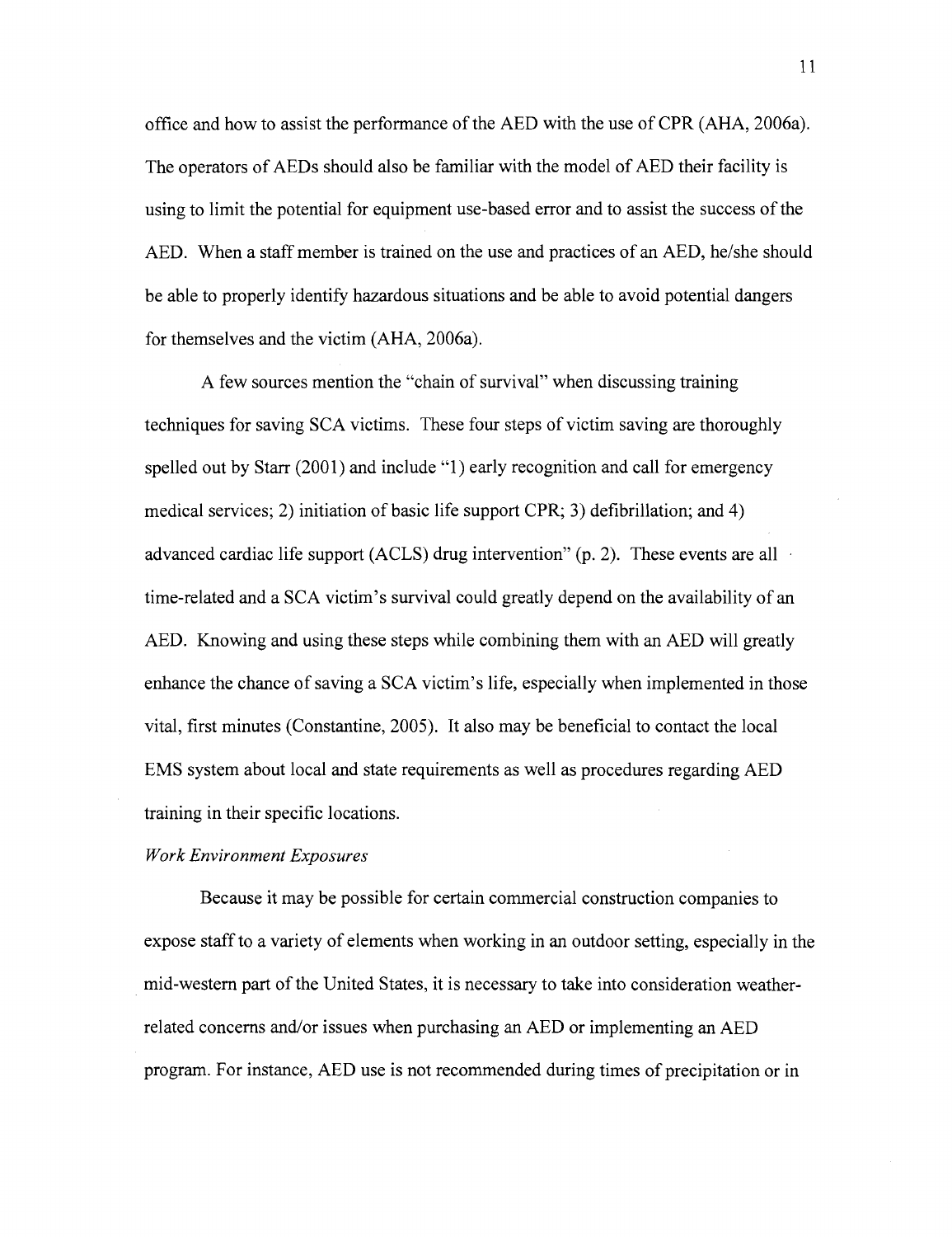wet environments (Jorgenson, Lyster, & Morgan, 2003). In a wet environment, individuals assisting in or using the AED could also experience different levels of shock exposure. The electrical shock given from the AED to a distressed individual may very possibly travel through the individual and through water, possibly making a ground out of the person who is assisting as well as on-lookers. The shock that may be received by the administrator and/or on-lookers is normally not life threatening. The AED administrator and/or an on-looker standing 15 cm from the victim has the potential to be exposed to a current of 14 mA (milliamps) peak in fresh water and a current of 30 mA peak in salt water. However, even with the maximum exposure of 30 volts, an administrator or bystander would only feel a slight sensation from the shock being administered; the exposure is under the limits of governing safety standards. Although Jorgenson et al. (2003) clarified that AEDs could be used in a wet environment, a risk is still present and people should always try to perform defibrillation in a dry environment.

After researching several different AED production companies, no statistical data could be located regarding the effects that humidity may have on the storage of equipment. A hard container that protects from moisture, such as a pelican case, is believed to protect an AED from most forms of precipitation. It is available for purchase and will protect an AED from the elements when it is not in use (personal communication, April 11, 2005, L. Swely).

AEDs should not be stored in temperatures that could cause the batteries to freeze. At this point, all manufactured AEDs are battery operated and therefore to prevent possible malfunctioning of such a device, it should be stored at standard room temperature, which is 25" Celsius. However, even when storing an AED at room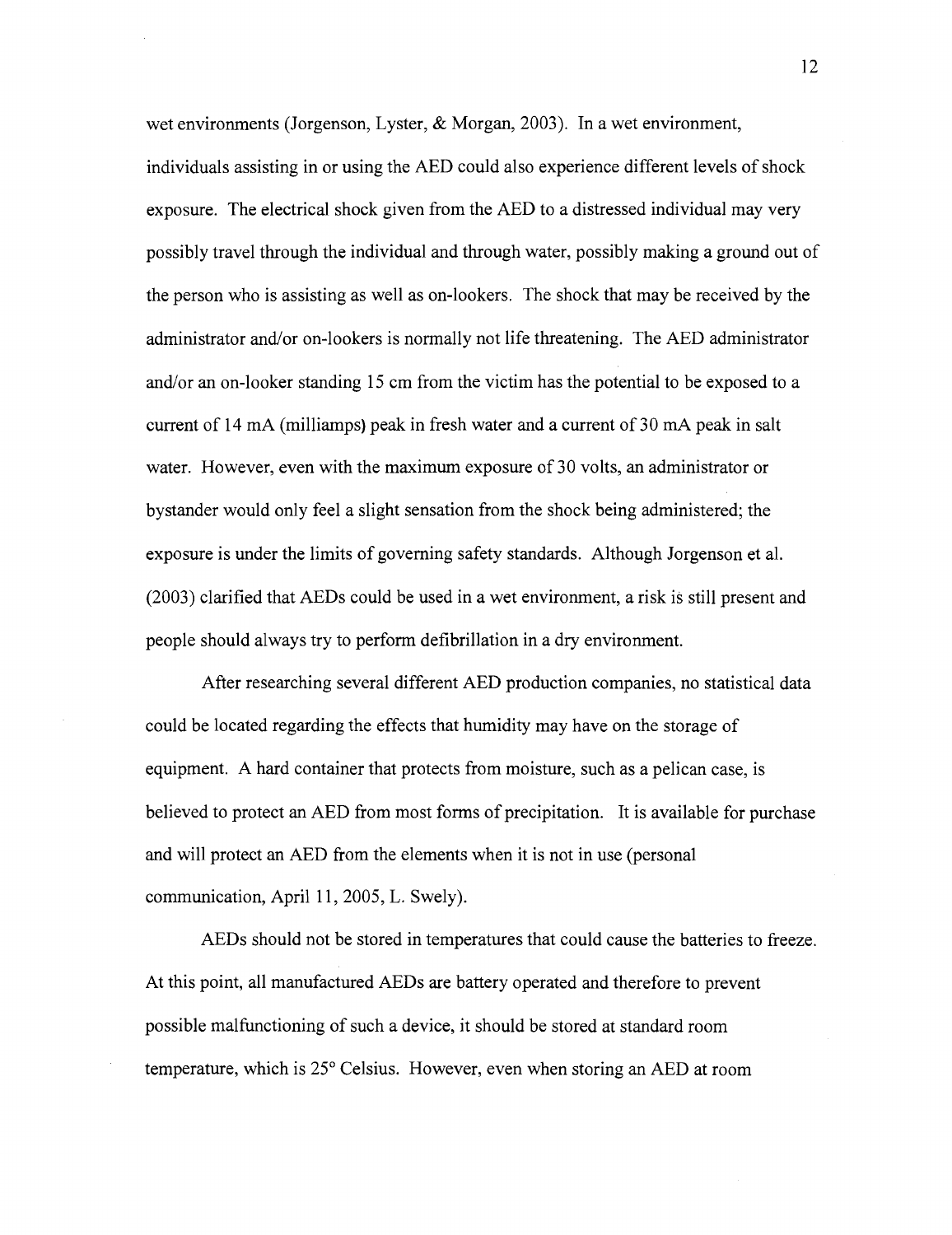temperature and then using it in freezing weather, there is no guarantee as to how long the batteries will work properly before it malfunctions. This is a situation that manufacturers are trying to rectify, to-date have been unsuccessful at addressing (Zoll AED Plus, 2004).

## Expenses

As a result of a company lacking AEDs, when they likely would have helped a situation, several costly lawsuits have occurred. One example is a case at a health club in Massachusetts where a man collapsed and remained in cardiac arrest for nine minutes (Constantine, 2005) because the club did not have an AED on the premises. Paramedics were able to restart his heart, but he most likely had already suffered permanent brain damage. His family settled with the health club for 1.8 million dollars. When comparing a cost such as this to the typical \$1,500 to \$2,000 spent for an AED, the decision to purchase an AED is obviously more financially sound. Any company should be willing to review past situations and make informed comparisons before coming to a decision on implementing AEDs (Latty, 2003).

In the article On Guard Against a Major Killer, Constantine indicated that AEDs can be more than a money saver to a company (Constantine, 2005). AEDs can assist in raising the morale of staff members, in addition to protecting such individuals from death or becoming disabled. Constantine states:

An AED defibrillation program not only saves lives, but also is good for company morale. It shows that an employer is doing all it can to protect its employees. And such programs can positively affect a company's bottom line. When you weigh the average \$2,000 cost of an AED against the cost of lost productivity, a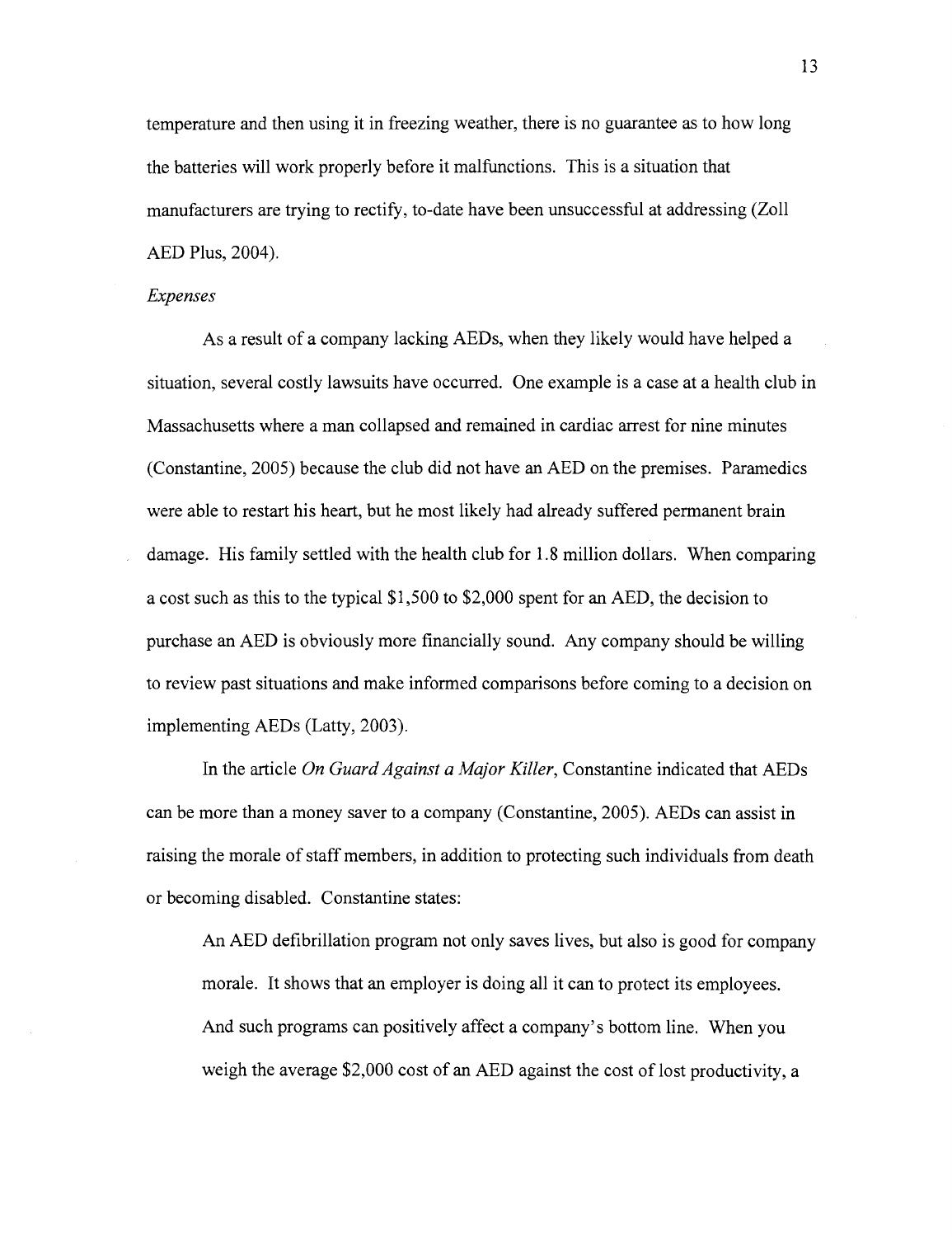potential lawsuit, or a disabled or deceased employee, it would seem to be a wise investment. (p. 38)

AEDs can offer a security to both a business's finance resources and make an employee feel protected in the event he/she should experience a SCA.

### *Summary*

Even though it is not mandatory for an organization to implement an AED program, it is mostly likely an investment that will protect both the company and the well-being of the employees. Constantine (2005) stated that that if a company is seriously interested in doing what is best for their employees and wants to protect itself from costly lawsuits, a small investment in an AED might provide great savings to them.

Since AED usage is growing, more companies are looking into areas of precaution. This may be closely related to the number of lawsuits regarding health and well-being. Companies may need to look more closely into the cost-benefit aspect of AED use and the potential to safeguard themselves and their employees from possible serious injuries, death, or lawsuit, especially if they do not have a solid AED program. Because it may be in a company's best interest to be proactive rather than reactive, they should examine the benefits as well as the need for AEDs and the potential for such devices to heighten the safety and morale of the staff.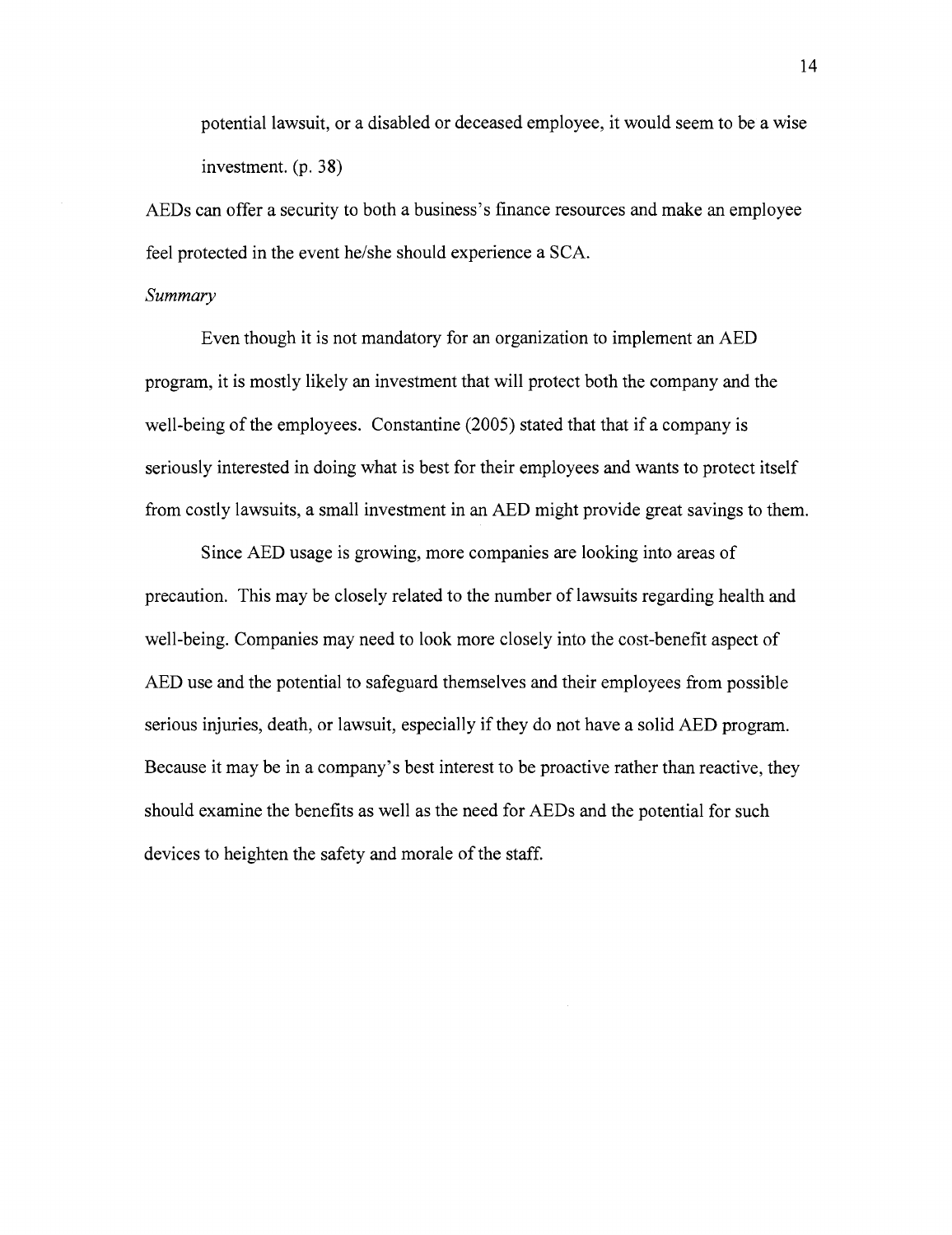#### Chapter 111: Methodology

The purpose of this study is to identify the needs and best practices for implementation of an AED program within Knutson Construction. The goals of the study are to review current techniques and procedures for assisting those experiencing cardiovascular distress, and assess the employee training practices and the first aid equipment placement approaches that are utilized by Knutson Construction. To evaluate the implementation of an AED program, a survey was developed to answer questions that arose from the literature review and the goals of the study.

## *Subject Selection and Description*

The sample population will consist of project managers chosen by the Safety Director, Mike Neilson, of Knutson Construction in the Minneapolis/ St. Paul offices. Project managers were chosen because they will be in charge of directing the emergency response team in the event of an incident that requires an AED.

### *Instrumentation*

A survey will be used to assist with the implementation of an AED program into Knutson Construction. The survey will be used by the organizations safety department to identify issues that need to be addressed during the training on equipment usage and placement of AEDs. The survey was made with the assistance of the safety department and from the information found in Chapter **I1** for Knutson Construction. The survey was designed around issues that were identified during the literature review and was only designed for Knutson Construction. The survey addressed the feelings that individuals had towards the implementation of an AED program, estimation of populations on the job sites, and sizes of the job sites.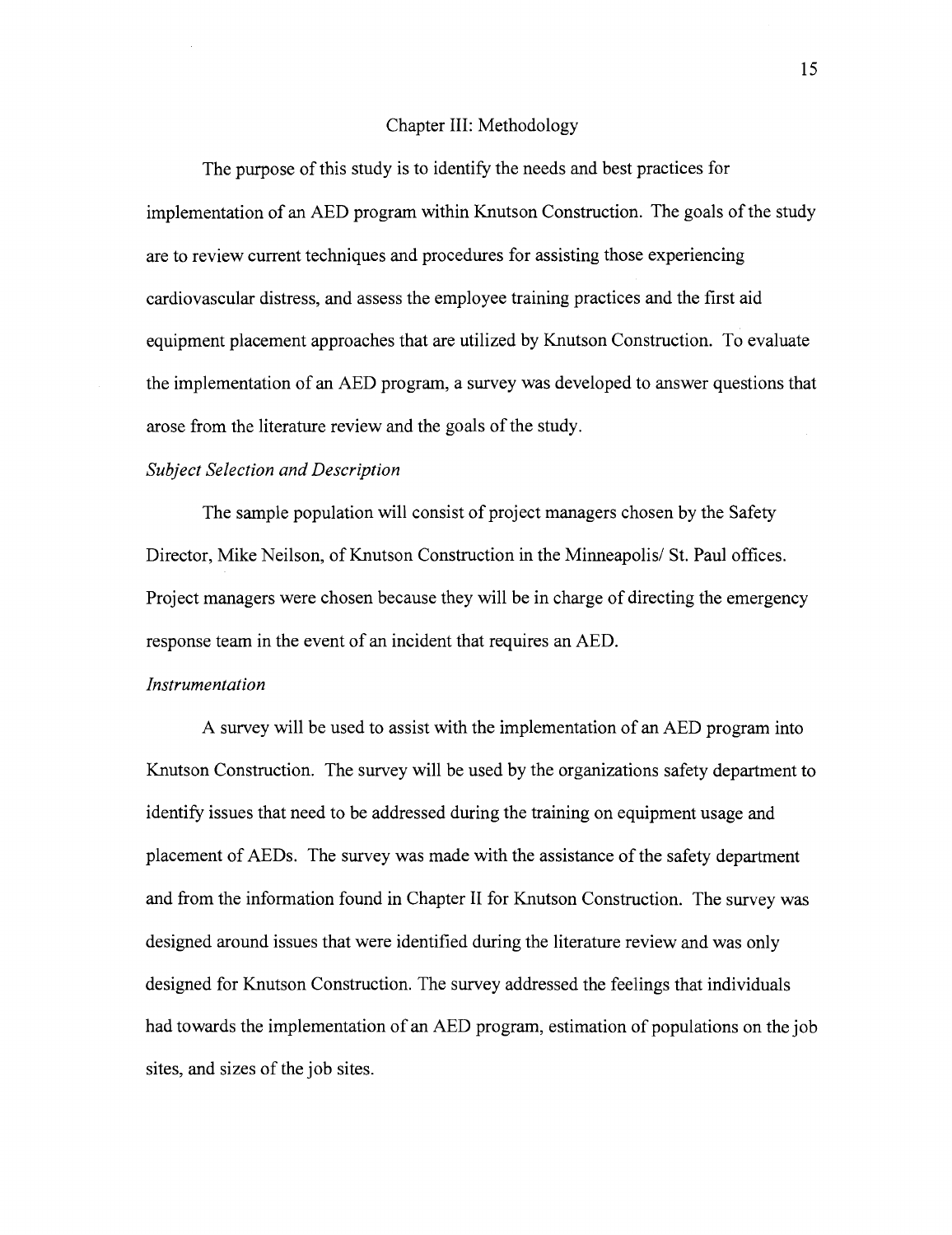The questions below were used to identify working environments and the type of training needed for implementation of an AED program into Knutson Construction.

1 .) With the proper training, would you feel comfortable using an AED?

Yes No<sub>-1</sub>

2.) Please estimate below how many individuals are at your facility during typical work day.

Knutson Staff Members

**Contractors** 

- 3.) Do you keep your trailers heated or air conditioned during non working hours? Yes No
- 4.) Please describe below any security system you currently have on the workers' trailers to assist in the misplacement of equipment.
- **5.)** Are there any activities or duties on your job sites that would prevent an individual from receiving assistance within a three minute period in the event of cardiac arrest?
- 6.) Due to work schedules, is there a possibility all the trained CPR staff members could be off site at the same time?

Yes No

## *Data Collection Procedures*

The surveys were e-mailed to all of the project managers of Knutson Construction by the company's Human Resource Department to protect the identity of all participants. To assist in promoting an understanding of the individuals' rights, a human subject form was sent to the participants. It stressed that all individuals need to fully fill out the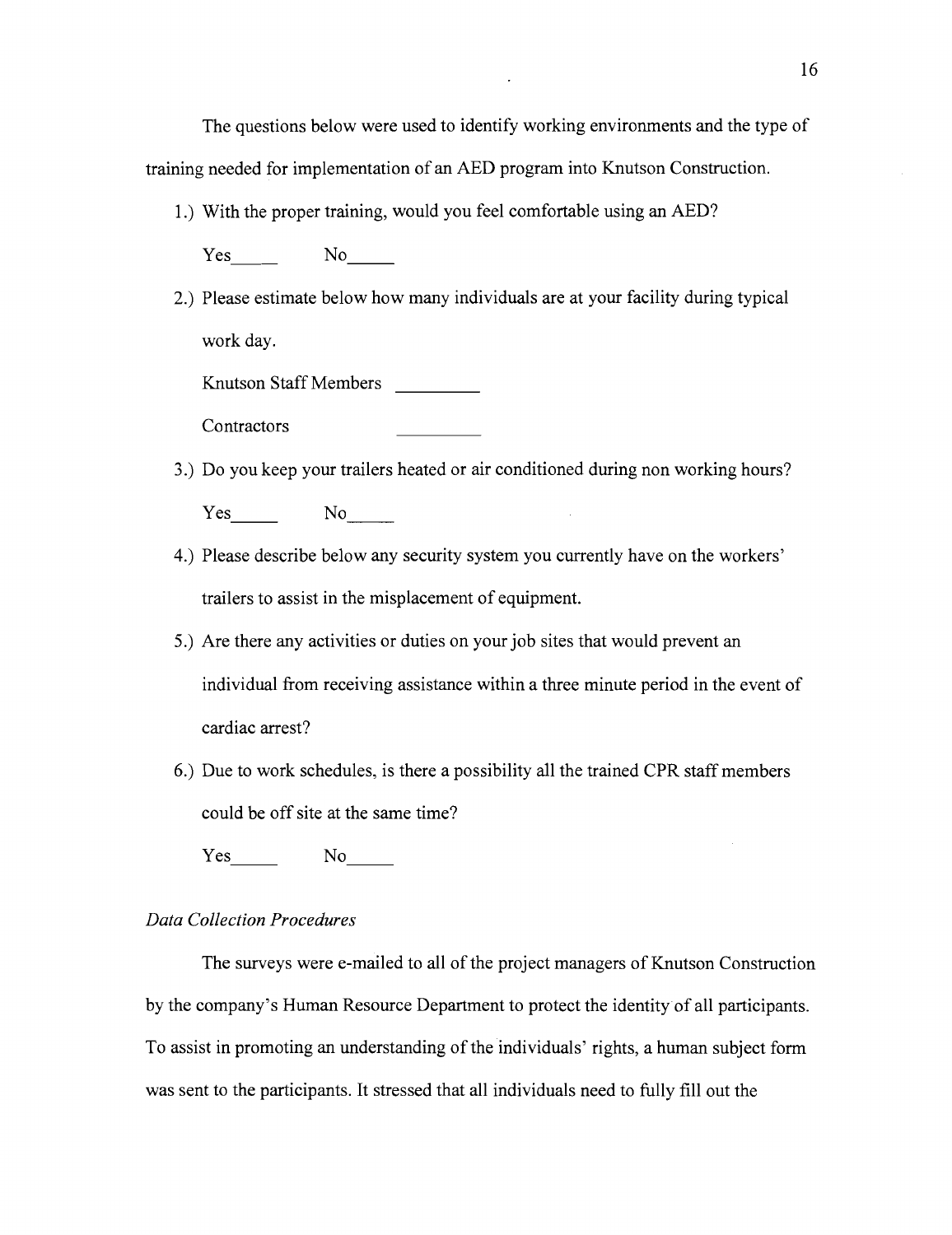permission form prior to taking the survey or their data would not be used. Participants will be given the opportunity to not participate in the study or to withdraw at anytime during the study.

## *Data Analysis*

The questionnaire was used to identify areas of concern. The responses provided insight about needs to be identified during the training process and what has to be addressed when the organization introduces an AED to every site.

## *Limitations of the Study*

- 1 .) The majority of the information and data on implementation that is available is not focused on the construction industry.
- 2.) Staff may have additional concerns that were not addressed in the survey.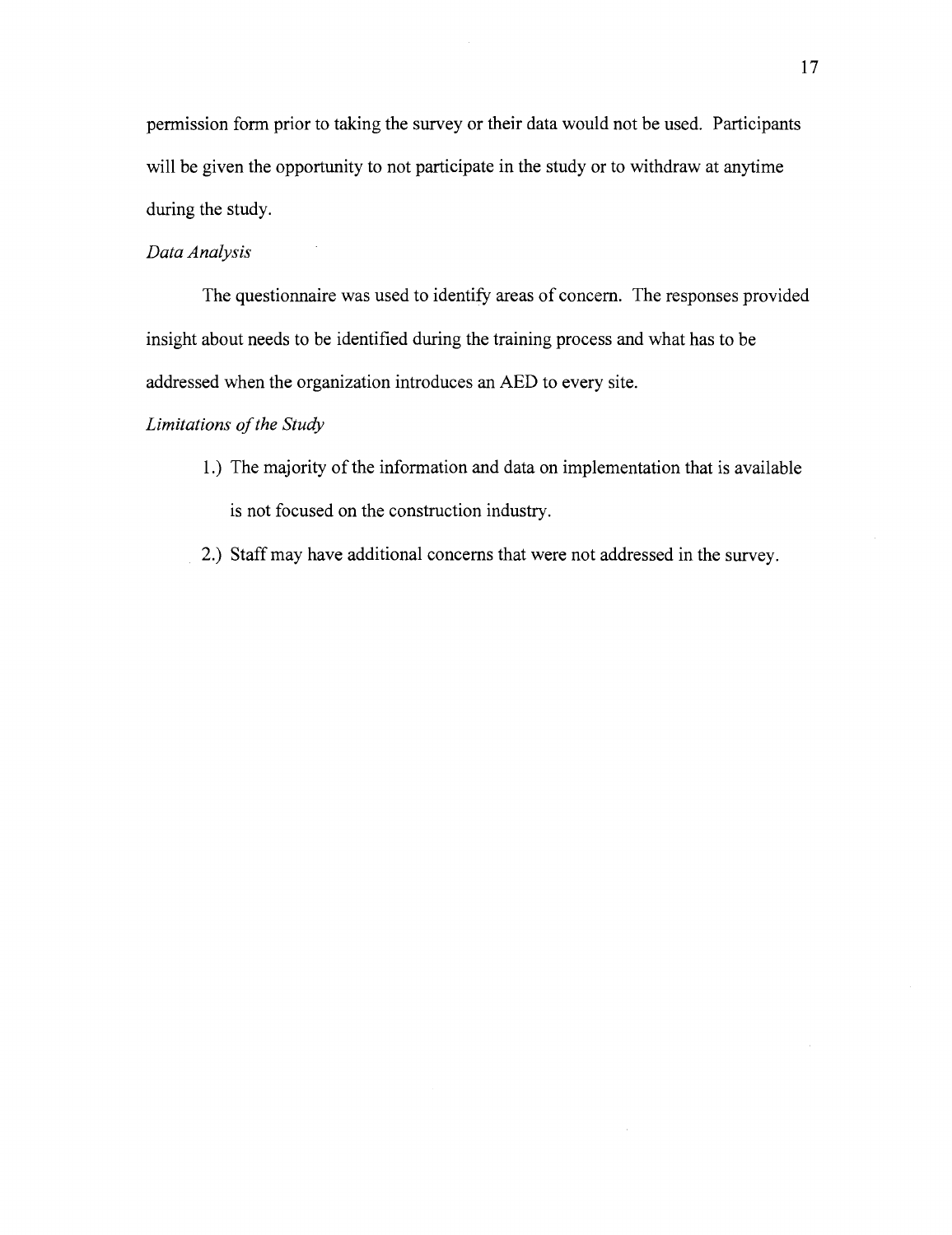#### Chapter IV: Results

The purpose of this study was to identify the needs and best practices for implementation of an AED program within Knutson Construction. The goals of the study were to examine current techniques for assisting an SCA victim and to assess the employee training practices and equipment placement. A survey was given to Knutson project managers to assess these identified concerns.

### *Presentation of Collected Data*

The first question stated "With the proper training, would you feel comfortable using an AED?" All seven respondents answered yes.

Question two asked the participants to estimate how many individuals are at their facility during typical work day, including both Knutson staff members and contractors. These responses varied greatly. Participants estimated the number of Knutson Construction staff members as ranging from **3** to 15 and jobsite contractors from 12 to 300.

The question stated "Do you keep your trailers heated or air conditioned during nonworking hours?" was the next question. All participants answered yes.

In response to the question asking for descriptions of security systems on worker trailers to assist in misplacement of equipment, all participants indicated that there were no security systems. One response stated that at a university job site there had been a security system, but Knutson Construction did not have authority or responsibility over it.

The next question on the survey asked "Are there any activities or duties on your job sites that would prevent an individual from receiving assistance within a three minute period in the event of cardiac arrest?" Two responses indicated that all job site tasks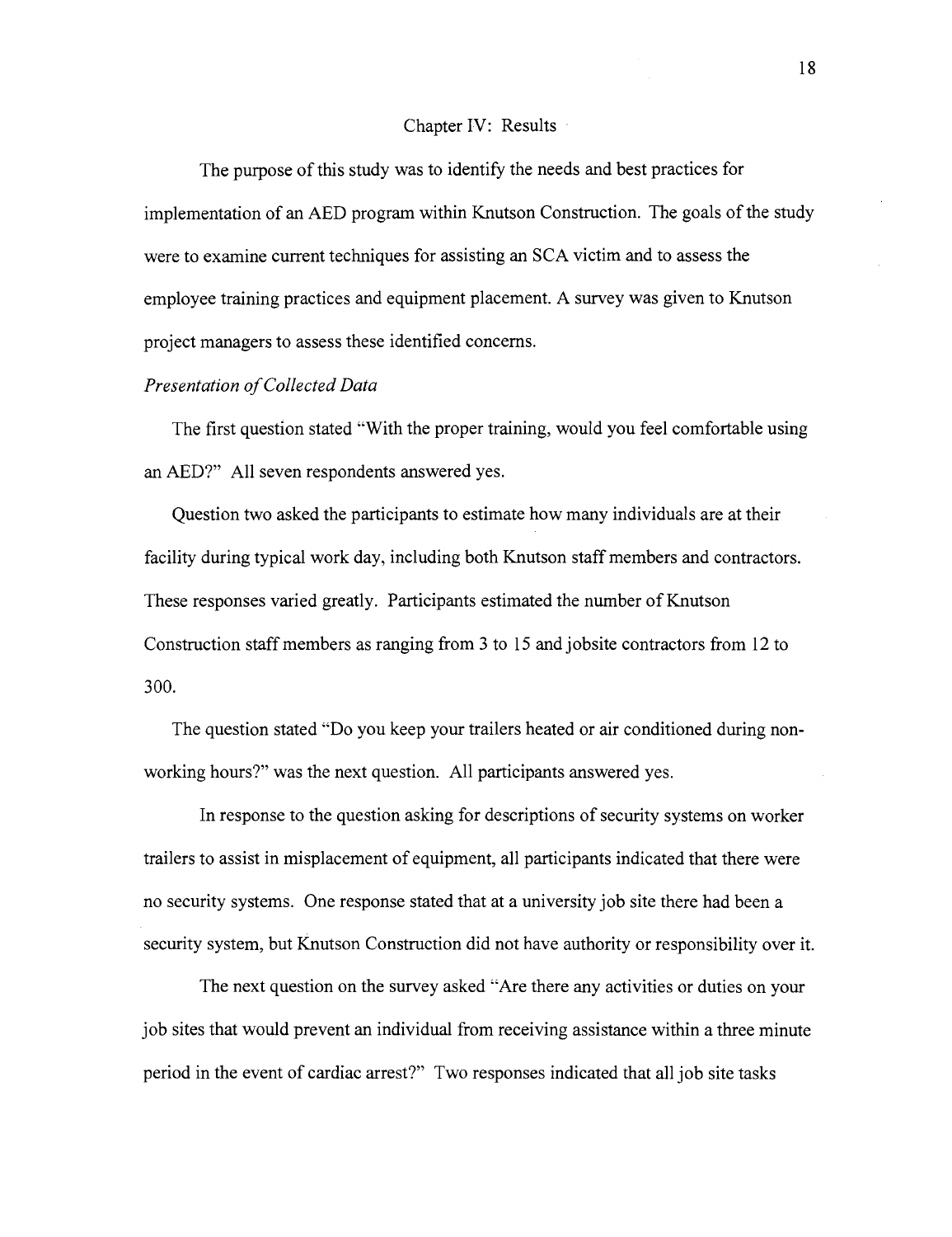allow for any individual to receive assistance within a three-minute period. One respondent answered that assistance in three minutes could be a problem and multiple AEDs would be beneficial for this site. The last four stated there is no need for concern at their current job sites.

The final question asked if there was a possibility that all the trained CPR staff members could be offsite at the same time. Three participants answered yes and three answered no. One respondent answered no, but added that it could be possible in future contracting jobs.

### **Discussion**

As indicated in the literature review portion of this study, a SCA victim must be reached within three minutes by a trained professional and an AED system must be used within a five-minute period once a person has collapsed. One survey respondent stated that not all of the employees could be reached in a three minute period while performing their designated job tasks due to the size of some construction sites. This means that more than one AED needs to be on that premises.

Four of the seven respondents from the survey addressed that it is possible for all of the project managers to be gone from a site at the same time. This means that the AED would not be able to be implemented in the event of SCA when project managers are absent. The literature review stressed that only trained staff members should use an AED. Having a non-trained individual using AED equipment potentially opens a company to high risk lawsuits because of possible endangerment placed upon a staff member who is experiencing SCA. Failure to properly respond to an initiated program is

19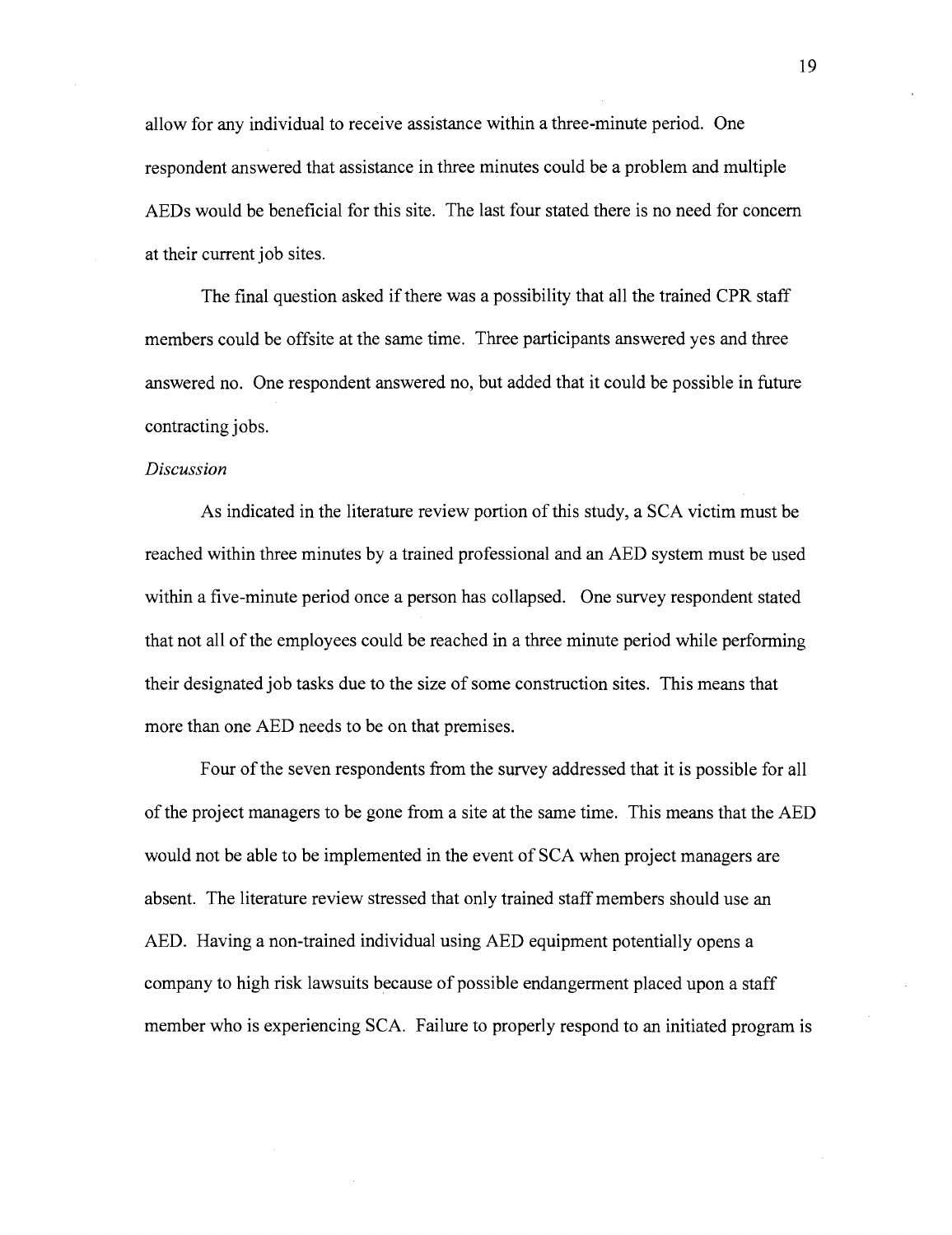not a violation of a law, as stated in the literature review, but still puts any company at risk ethically while allowing for the opportunity of a civil lawsuit.

After reviewing the surveys, it was shown that all of the employees surveyed believed they would feel comfortable with using an AED, once they were properly trained on the equipment. This is strongly stated in the literature. The literature review affirmed that a confident and knowledgeable individual should be operating the AED machine while being assisted by someone else who is observing the individual experiencing SCA for any symptoms and signs of reaction. All respondents stated that with the proper training that they too would feel comfortable performing CPR in conjunction with an AED.

According to participants, trailers where equipment is stored are either heated or air-conditioned during working and off hours. Storing AEDs in heated areas during cold periods is necessary since the cold may freeze the batteries, which may in turn cause the AED to malfunction. Air conditioning is also necessary for warm areas because heat could cause as AED's electrical pads to malfunction.

The survey also asked if work sites have any security systems to assist in the misplacement of equipment. All seven respondents stated that they did not have any kind of security system for equipment. The only current security being implemented at Knutson is locks on the storage containers and trailers when staff is away from the site.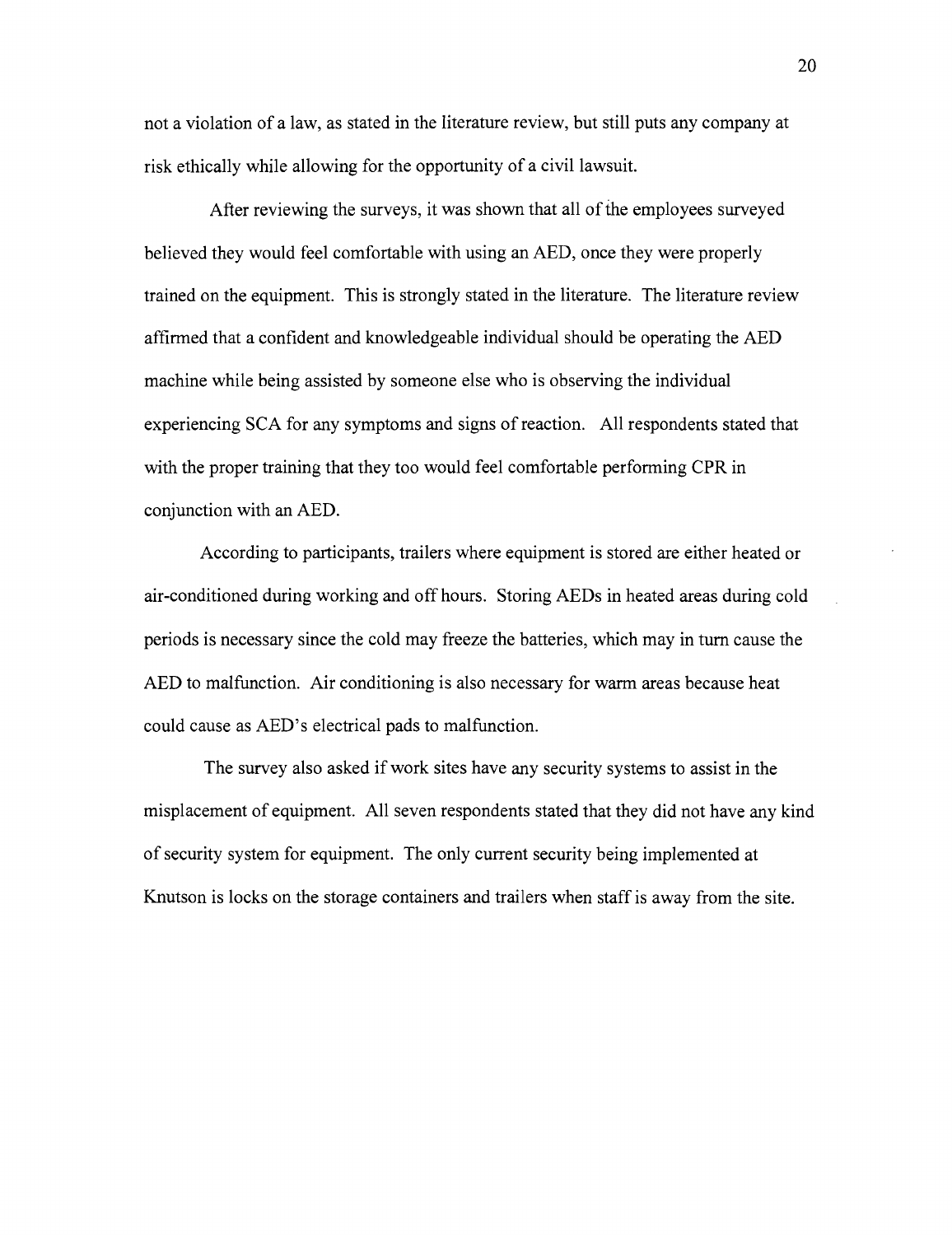#### Chapter V: Conclusions and Recommendations

The purpose of this study is to identify the needs and best practices for implementation of an AED program within Knutson Construction. The goals of the study were to examine current techniques for assisting a SCA victim, and assess the employee training practices and equipment placement. To strengthen the information attained during the literature review, a survey was given to seven project managers. The survey will be used by the organizations safety department to identify issues that need to be addressed during the training on equipment usage and placement of AEDs.

## *Conclusions*

- The survey showed that surveyed participants would be comfortable using the AED with proper training.
- $\bullet$ The literature review explained that all individuals experiencing a SCA need to be reached within three minutes of collapsing and delivered shocks, if needed, within five minutes. It was reported in the survey that all but one site is small enough for individuals to be reached in three minutes. Therefore, each job site needs to be assessed individually to determine how many AEDs need to be implemented.
- Due to weather stressors, AEDs may malfunction. All of the construction sites  $\bullet$ involved in this survey process heat and air-condition the trailers at all times. This will prevent batteries fiom fieezing in the winter months and the electrical pads from malfunctioning in the summer months. AEDs need to be maintained during all types of working conditions for staff members at all times in the event of an SCA incident.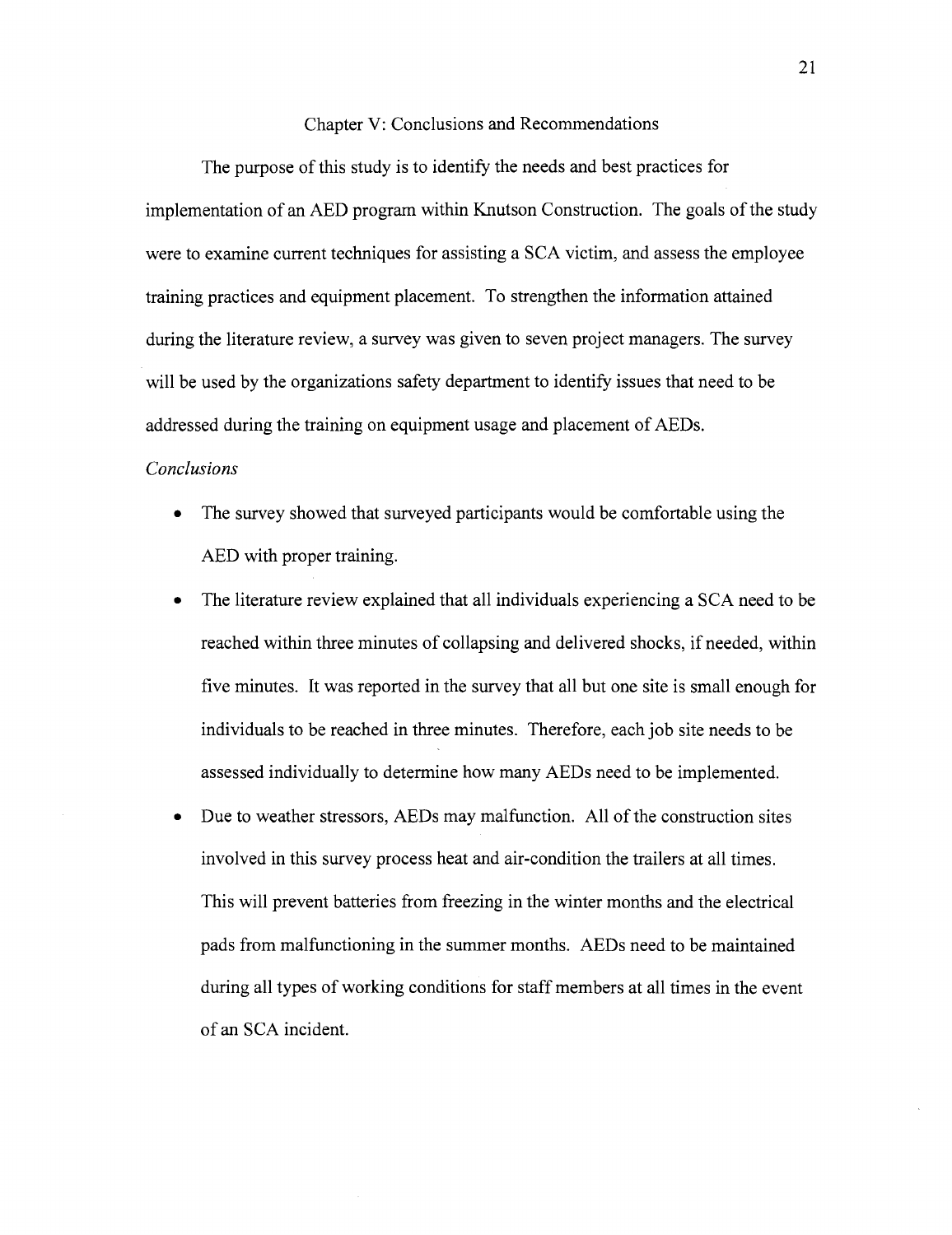Employee training practices currently in place at Knutson Construction include CPR training for the project managers. Training was performed by a certified organization and matched CPR guidelines. To strengthen the current procedure of assisting a SCA victim, the survey showed that more individuals will need to be trained due to the possibility of all project managers being off site at the same time. Having more individuals trained will only assist the company in the event of a SCA related event. A trained respondent to a SCA victim should be available at each location, at all times.

## *Recommendations*

- A certified training organization should be used to train the staff members on how to use AEDs with annual refresher courses.
- AED methods, implementation, and practices should be established by the company prior to purchasing an AED.
- Each job site should be evaluated before construction begins to decide the best placement of AEDs to cover the three-minute minimum response period guidelines.
- A formal policy should be established and all employees should be aware of the guidelines on the best practices of the AED equipment.
- All Knutson Construction staff members should be trained on equipment handling and usage of an AED system.
- Methods of maintenance should be established and duties assigned to monitor that batteries are being changed and all parts of the AED are in a designated area.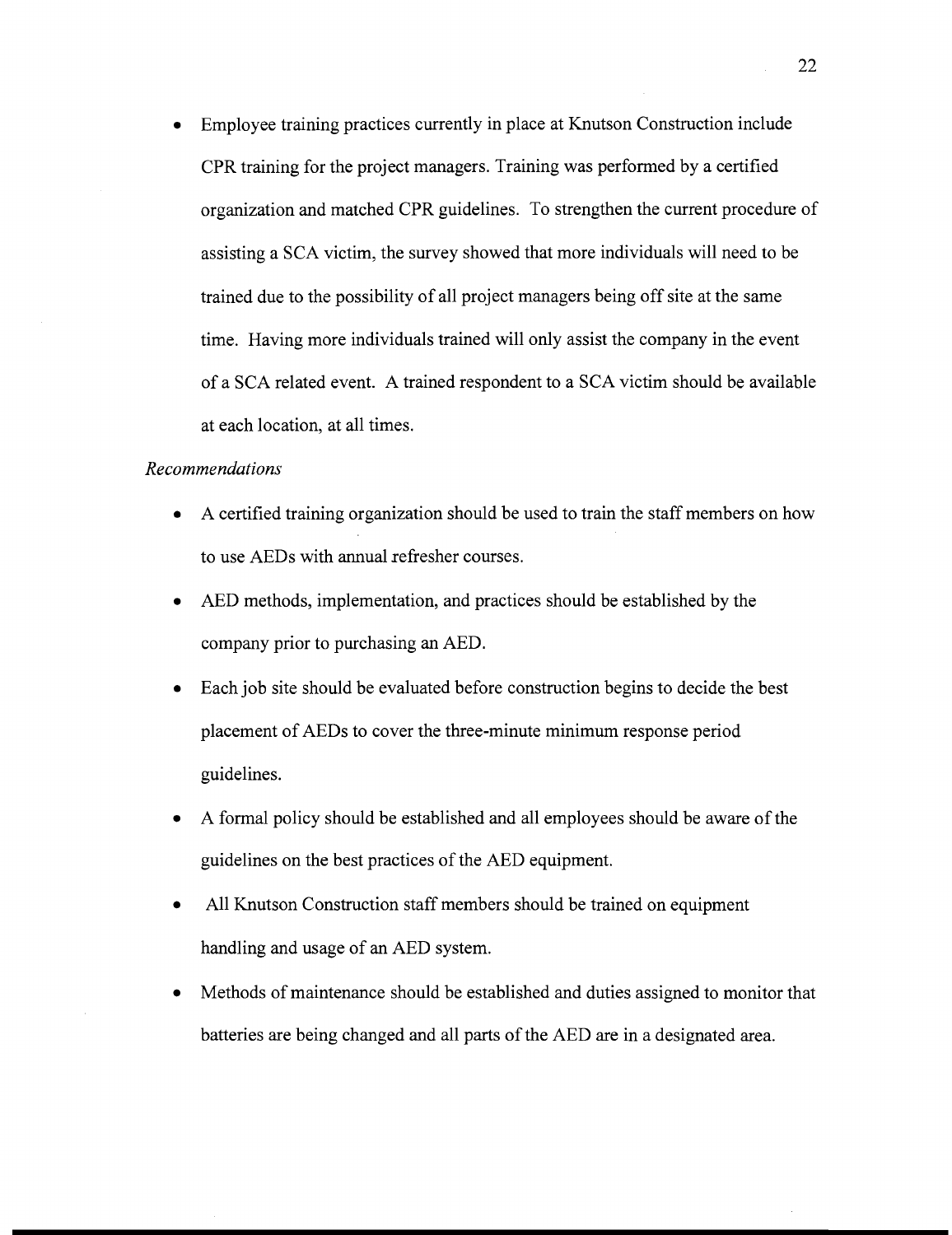Mock drills and evaluations should be implemented to monitor the workers' skills  $\bullet$ and identify any concerns that have the potential to occur when Knutson staff members are using an AED on a staff member is experiencing cardiac arrest.

# *Areas of Further Research*

- Information in the literature review was not specific to the construction industry.  $\bullet$ Activities performed by Knutson Construction staff that would be more strenuous to the employee's bodies were not identifiable in this study due to lack of information. Tasks need to be identified to assist in limiting strenuous activities that have the potential to place staff at a higher risk of experiencing SCA.
- Knutson Construction did not have detailed records on past losses or incidents.  $\bullet$ Staff indicated that one death had occurred from a SCA over 10 years ago, but detailed information was not available. Contact should be made and interviews held with other construction companies on methods of implementation to assist with defining the best practices.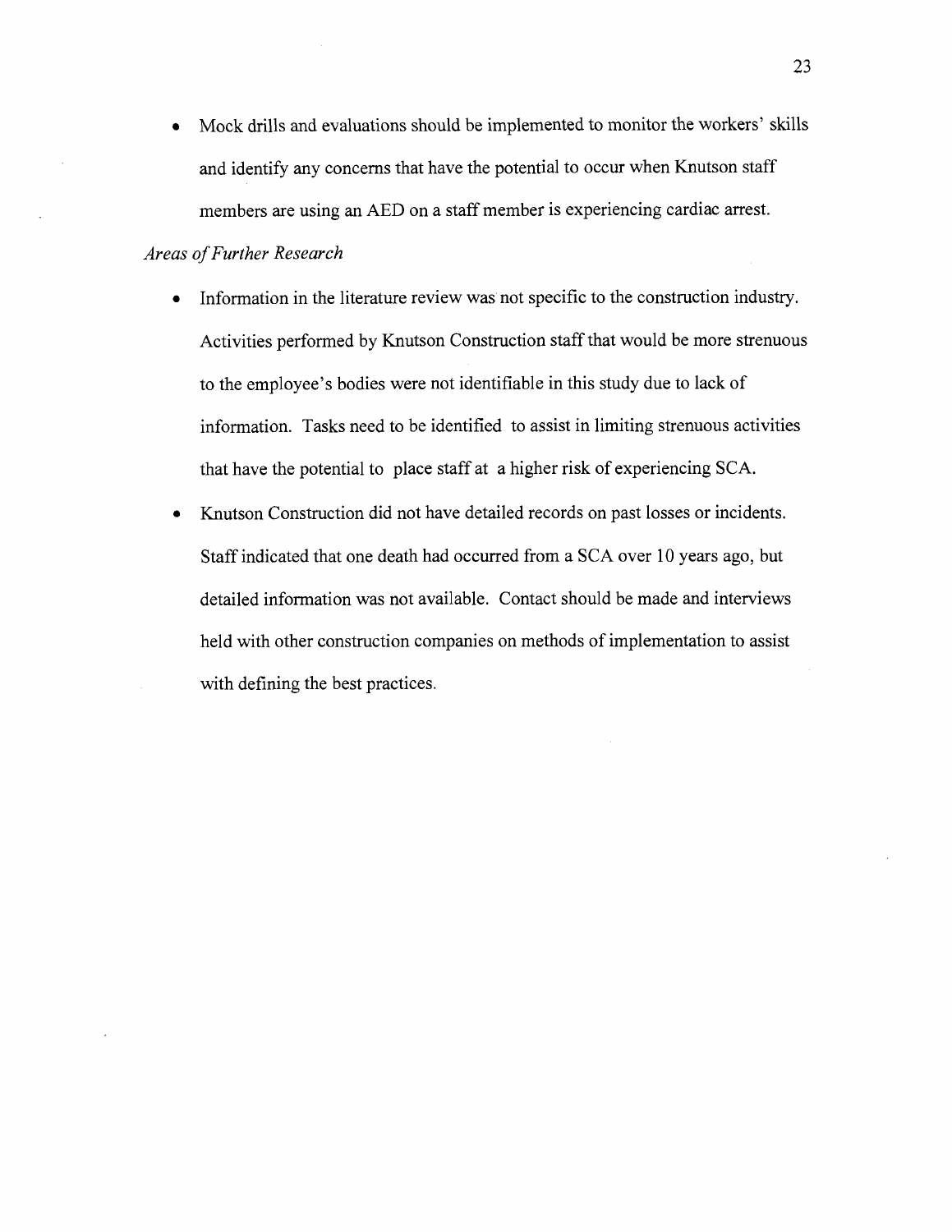#### References

- American Heart Association. (2006a). *AED programs Q & A*. Retrieved March 22, 2006, from http://www.americanheart.org/presenter.jhtml?identifier=3011859 American Heart Association. (2006b). *Heart attack, stroke,* & *cardiac arrest warning signs.* Retrieved March 15,2006, from **http://www.americanheart.org/presenter.jhtml?identifier=3O53**
- Biology-0nline.org. (2006). *Brain damage.* Retrieved May 2, 2006, from http **://www.biology-online.org/8/4-brain-damage-htm**
- Constantine, H. (2005). On guard against a major killer. *Occupational Health* & *Safety, 74,* 34-38.
- Jorgenson, D., Lyster, T., & Morgan, C. (2003). The safe use of automated external defibrillators in a wet environment. *Pre-Hospital Emergency Care,* 7(3), 307-3 1 1.

Knutson Construction. (2004a). *Integrity: Concept to completion.* Retrieved April 6, 2006, from http://www.knutsonconstruction.com/htdocs/aboutus/index.htm

Knutson Construction. (2004b). *Multi-talented, with sure hands.* Retrieved April 6, 2006, from http://www.knutsonconstruction.com/htdocs/services/index.htm

Knutson Construction. (2004c). *No shortcuts. No excuses. No accidents. Continuing our commitment to safety.* Retrieved April 6,2006, from http://www.knutsonconstruction.com/htdocs/safety/index.htm

Latty, K. (2003, September 19). A shocking advance: Sand Rock, Cedar Bluff schools acquire heart defibrillators. *The Post.* Retrieved May 5,2006, from http://www.weitzlux.com/interest/news/heartdefibrillatorsschool 1193.html